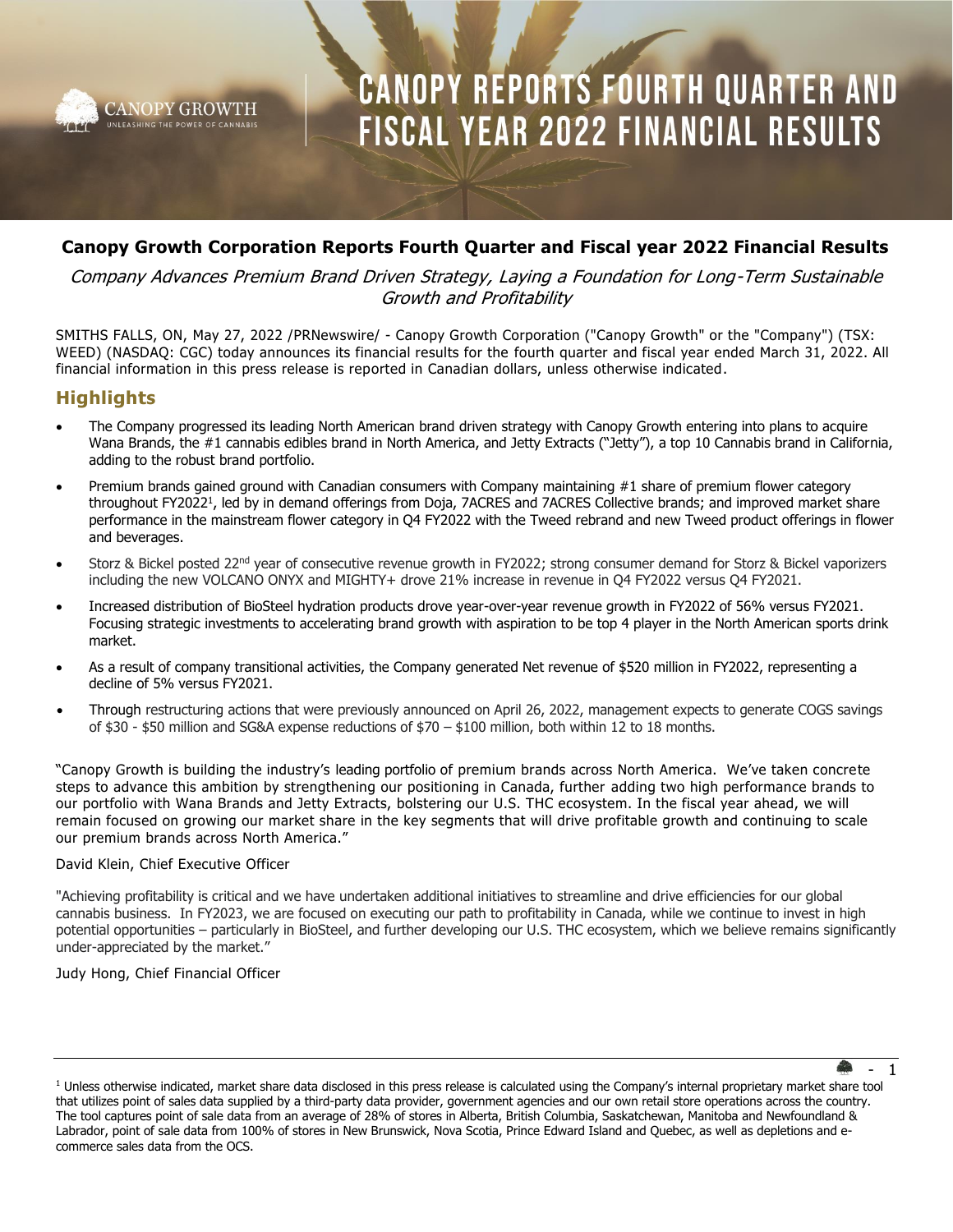

### **FY2023 Priorities & Outlook**

With the foundation for long-term sustainable growth in place, Canopy Growth is committed to further advancing the Company's aspiration to become the leading premium cannabis branded company in North America.

In FY2023, Canopy will focus on:

- Strengthening our market position in premium segments in Canada driven by our flower cultivation strategy, delivering flower with in-demand attributes under the Doja and 7ACRES brands;
- Making strategic investments to increase distribution, brand activation and new product development in high-growth consumer packaged good ("CPG") brands – BioSteel and Storz & Bickel;
- Identifying opportunities to expand brands across the U.S. and within the Canadian recreational market, to fully realize the North American potential of the Canopy Growth brand portfolio; and
- The Company expects to be Adjusted EBITDA positive in FY2024 excluding investments in BioSteel and U.S. THC.

### **Fourth Quarter Fiscal Year 2022 Financial Summary**

| (in millions of Canadian)<br>\dollars, unaudited) | <b>Net Revenue</b> | Gross margin<br>percentage | <b>Adjusted</b><br>gross margin<br>percentage <sup>2</sup> | <b>Net loss</b> | <b>Adjusted</b><br>EBITDA <sup>3</sup> | Free cash<br>flow <sup>4</sup> |
|---------------------------------------------------|--------------------|----------------------------|------------------------------------------------------------|-----------------|----------------------------------------|--------------------------------|
| <b>Reported</b>                                   | \$111.8            | (142%)                     | $(32\%)$                                                   | \$(578.6)       | \$(121.8)                              | \$(126.8)                      |
| vs. 04 FY2021                                     | $^{\prime}25\%$    | $(14,900)$ bps             | $(4,600)$ bps                                              | 6%              | (30%)                                  | (2%)                           |

### **Fiscal Year 2022 Financial Summary**

| (in millions of Canadian)<br>\dollars, unaudited) | <b>Net Revenue</b> | Gross margin<br>percentage | <b>Adjusted</b><br>gross margin<br>percentage <sup>5</sup> | <b>Net loss</b> | <b>Adjusted</b><br>EBITDA <sup>3</sup> | Free cash<br>flow <sup>4</sup> |
|---------------------------------------------------|--------------------|----------------------------|------------------------------------------------------------|-----------------|----------------------------------------|--------------------------------|
| Reported                                          | \$520.3            | (37%)                      | (11%)                                                      | $$$ (320.5)     | \$(415.4)                              | $$$ (582.5)                    |
| vs. FY2021                                        | (5%)               | (4,900) bps                | $(2,800)$ bps                                              | 81%             | $(22\%)$                               | 8%                             |

<sup>5</sup> Free cash flow is a non-GAAP measure. See "Non-GAAP Measures".

 <sup>- 2</sup>

<sup>&</sup>lt;sup>3</sup> Adjusted gross margin is a non-GAAP measure, and for Q4 FY2022 excludes \$4.2 million related to the flow-through of inventory step-up associated with the acquisition of Supreme Cannabis and \$119.1 million of restructuring costs recorded in cost of goods sold (Q4 FY2021 - excludes \$nil related to the flow-through of inventory step-up and \$10.3 million of restructuring costs recorded in cost of goods sold). See "Non-GAAP Measures". <sup>4</sup> Adjusted EBITDA is a non-GAAP measure. See "Non-GAAP Measures".

<sup>6</sup> Adjusted gross margin is a non-GAAP measure, and for FY2022 excludes \$11.8 million related to the flow-through of inventory step-up associated with the acquisition of Supreme Cannabis and \$123.7 million of restructuring costs recorded in cost of goods sold (FY2021 - excludes \$1.5 million related to the flow-through of inventory step-up and \$26.0 million of restructuring costs recorded in cost of goods sold). See "Non-GAAP Measures".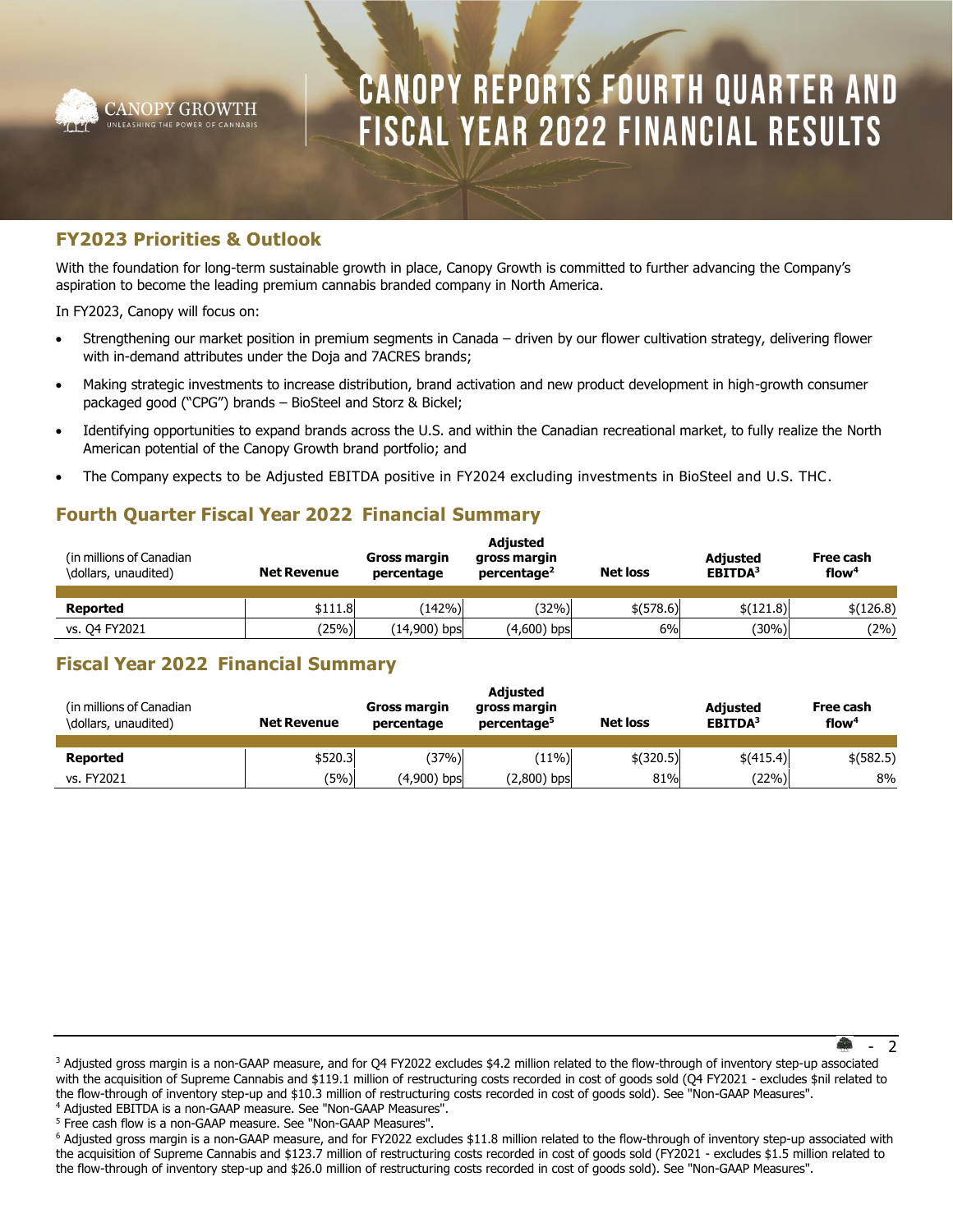

### **Fourth Quarter and Fiscal Year 2022 Financial Summary**

#### **Revenues:**

Net revenue of \$112 million in Q4 FY2022 declined 25% versus Q4 FY2021. Total global cannabis net revenue of \$66 million in Q4 FY2022, represented a decline of 35% over Q4 FY2021. Other consumer products revenue of \$46 million in Q4 FY2022, represented a decline of 3% over Q4 FY2021. Excluding the impact from acquired businesses and divestiture of C3, net revenue declined 26% and global cannabis net revenue declined 38% versus Q4 FY2021.

Net revenue of \$520 million in FY2022 declined 5% versus FY2021. Total global cannabis net revenue of \$337 million in FY2022, represented a decline of 11% over FY2021. Other consumer products revenue of \$183 million in FY2022, represented an increase of 9% over FY2021. Excluding the impact from acquired businesses and divestiture of C3, net revenue declined 9% and global cannabis net revenue declined 19% versus FY2021.

### **Gross margin:**

Reported gross margin in Q4 FY2022 was (142%) as compared to 7% in Q4 FY2021. Excluding non-cash restructuring costs recorded in COGS of \$119 million and inventory step-up charges from acquisitions of \$4 million, adjusted gross margin was (32%). Comparatively gross margin in Q4 FY2021 was impacted by restructuring charges totaling \$10 million. Gross margin in Q4 FY2022 was further impacted by lower production output and price compression in the Canadian recreational business as well as higher third-party shipping, distribution and warehousing costs across North America.

Reported gross margin in FY2022 was (37%) as compared to 12% in FY2021. Excluding non-cash restructuring costs recorded in cost of goods sold of \$124 million and inventory step-up charges from acquisitions of \$12 million, adjusted gross margin was approximately (11%). Gross margin in FY2022 was impacted by a year-over-year decrease in net revenue and continued price compression in the Canadian recreational business, inventory write-offs driven by lower than expected demand as well as higher third-party shipping, distribution and warehousing costs across North America. Gross margin in FY2022 benefited from payroll subsidies in the amount of \$24 million received from the Canadian government, pursuant to a COVID-19 relief program, compared to \$6 million in FY2021.

### **Operating expenses:**

Total SG&A ("SG&A") expenses in Q4 FY2022 declined by 21% versus Q4 FY2021, driven by year-over-year reductions in General & Administrative ("G&A") and Research and Development ("R&D") expenses. G&A expenses declined 38% year-over-year primarily due to reductions in staffing, professional fees, executive compensation and employee bonus, and continued cost reductions, partially offset by lower payroll subsidies received from the Canadian government pursuant to a COVID-19 relief program, relative to the prior year. R&D expenses declined 45% year-over-year principally due to a more disciplined approach to R&D investments and the closure of certain R&D facilities in the prior year. Sales & Marketing ("S&M") expenses were flat year-over-year.

Total SG&A expenses in FY2022 declined by 18% versus FY2021, driven by year-over-year reductions in G&A and R&D expenses, partially offset by an increase in S&M expenses. G&A expenses declined 46% year-over-year primarily due to reductions in staffing, professional fees, executive compensation and employee bonus, and continued cost reductions. R&D expenses declined 44% year-overyear principally due to a more disciplined approach to R&D investments and the closure of certain R&D facilities in the prior year. S&M expenses increased 23% year-over-year primarily due to a return to more normal advertising and promotional spending in fiscal 2022. S&M expenses was further driven by higher sponsorship fees associated with BioSteel and increased sales and marketing costs associated with the acquisitions of Supreme Cannabis and Ace Valley.

#### **Net Loss :**

Net Loss in Q4 FY2022 was \$579 million, which is a \$38 million improvement versus Q4 FY2021, driven primarily by non-cash fair value changes, partially offset by higher non-cash asset impairment and restructuring charges.

Net Loss in FY2022 was \$320 million, which is a \$1,350 million improvement versus FY2021, driven primarily by non-cash fair value changes, lower operating expenses, including lower non-cash asset impairment and restructuring charges, partially offset by lower gross margins.

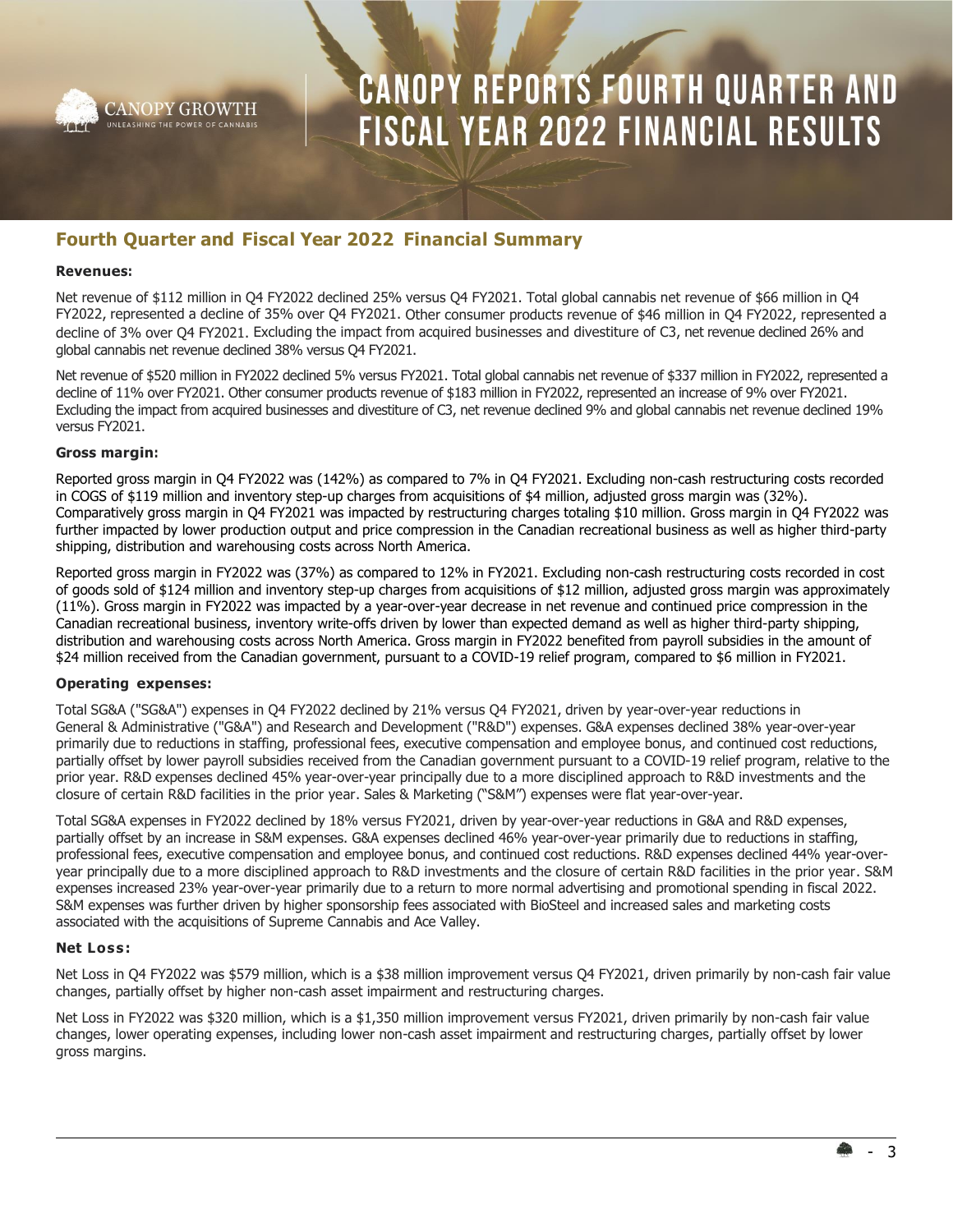

### **Adjusted EBITDA:**

Adjusted EBITDA loss in Q4 FY2022 was \$122 million, a \$28 million increase in Adjusted EBITDA loss versus Q4 FY2021 primarily driven by lower sales and a decline in gross margins, partially offset by the reduction in our total SG&A expenses.

Adjusted EBITDA loss in FY2022 was \$415 million, a \$75 million increase in Adjusted EBITDA loss versus FY2021, driven primarily driven by lower sales and a decline in gross margins, partially offset by the reduction in our total SG&A expenses.

#### **Free Cash Flow:**

Free Cash Flow in Q4 FY2022 was an outflow of \$127 million, a 2% increase in outflow versus Q4 FY2021. Relative to Q4 FY2021, the Free Cash Flow outflow increase reflects higher interest paid partially offset by lower capital expenditures.

Free Cash Flow in FY2022 was an outflow of \$582 million, an 8% decrease in outflow versus FY2021. Relative to FY2021, the Free Cash Flow outflow decrease is due to lower S&GA expenses and reduction in capital expenditures, partially offset by higher cash interest payments.

#### **Cash Position:**

Cash and Short-term investments amounted to \$1.4 billion at March 31, 2022, representing a decrease of \$0.9 billion from \$2.3 billion at March 31, 2021 reflecting EBITDA losses, capital investments and the upfront payment made as consideration for the option to acquire Wana Brands upon federal permissibility of THC in the U.S.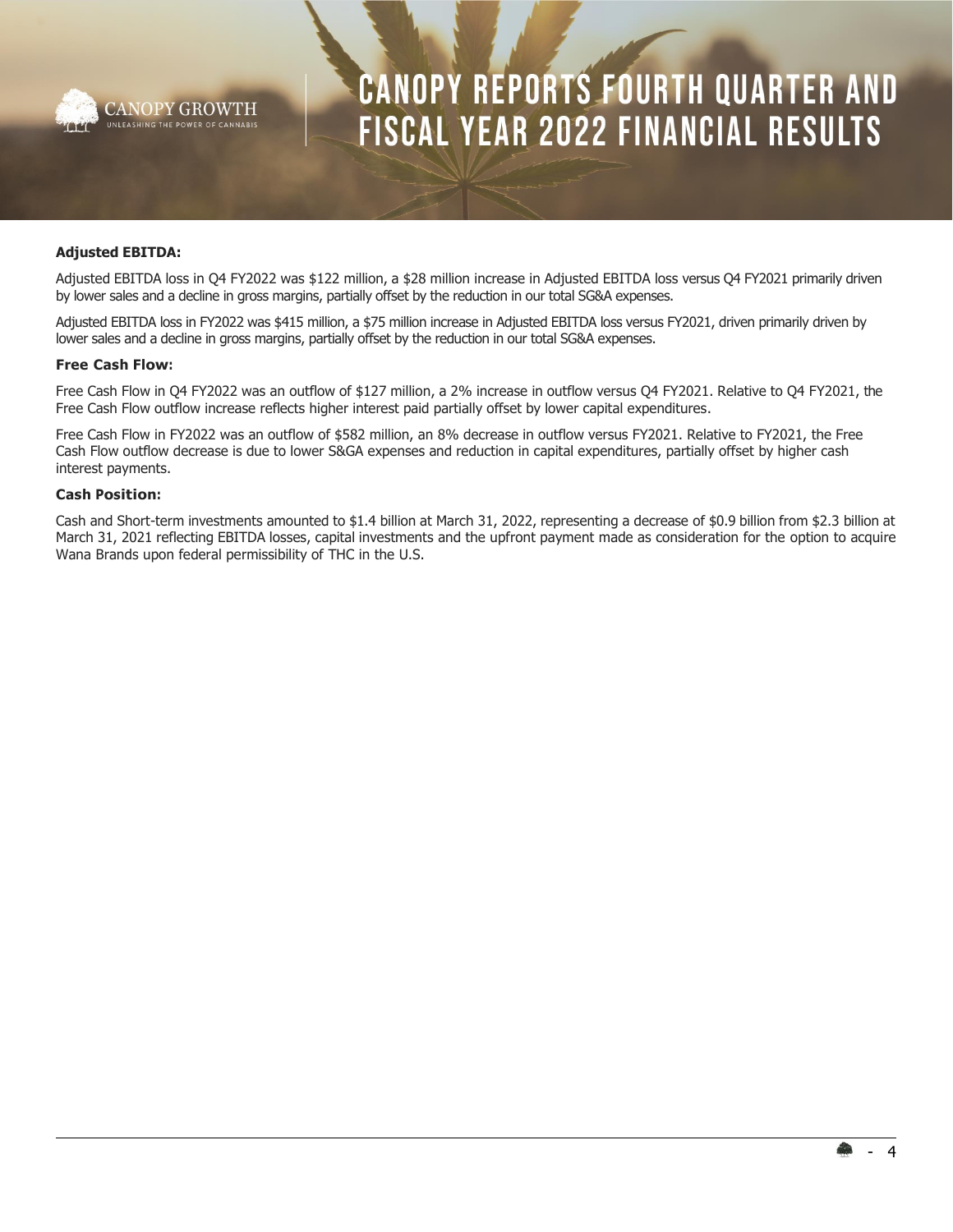

### **Business Highlights**

**Developing a robust North American brand driven strategy - In the very competitive Canadian adult**use market, the Company's Doja, 7ACRES, 7ACRES Craft Collection, Deep Space, Tweed, and Ace Valley branded product offerings:

- Maintained Canopy Growth's #1 share of the premium flower market in FY2022 by leveraging established cannabis brands – Doja and 7ACRES;
- Nearly doubled the Company's share of the mainstream flower market in Q4 FY2022. Performance benefited from strong consumer demand for new Tweed flower strains, Chemdawg and Powdered Donuts, launched in Q3 FY2022;
- The introduction of new beverage flavour extensions including, Tweed Iced Tea Guava and Deep Space Orange Orbit, have helped drive Tweed to the  $#1$  market share rank in the under 5 mg THC beverage category and Deep Space is the fastest growing brand and #2 rank in the over 5 mg THC beverage category; and
- Following investments in plans to acquire Wana Brands and Jetty Extracts, exploring avenues through which these brands can expand across the U.S. and within the Canadian recreational market, to fully realize the North American potential.

### **Driving Growth in our Consumer Product Brands**

- **Storz & Bickel**: Gains in distribution and strong consumer demand for new Storz & Bickel vaporizers including the VOLCANO ONYX and MIGHTY+ drove 21% increase in revenue in Q4 FY2022 versus Q4 FY2021.
- **BioSteel**: Gains in distribution and sales velocity of BioSteel ready-to-drink ("RTD") products drove a 56% increase in revenue in FY2022 versus FY2021; BioSteel RTDs have achieved 18% ACV<sup>7</sup>; New Grape and Cherry Lime RTD flavors began shipping in Q4 FY2022.
- **Martha Stewart CBD**: Launched new Martha Stewart CBD Tropical Medley CBD Wellness Gummies in Q4 FY2022. Launched Martha Stewart CBD Wellness Topicals - Super Strength CBD, Sleep Science CBD and Daily De-Stress CBD Creams.

### **Strengthening U.S. THC ecosystem, investing in plans to acquire scalable brands in must-win categories**

- **Jetty Extracts<sup>8</sup>:** Strengthened U.S. THC ecosystem with plan to acquire Jetty, a Top 5 cannabis brand<sup>9</sup>, Top 10 California vape brand<sup>9</sup>, and market leader with greater than 75% of the solventless vape market<sup>10</sup>. Plan establishes the opportunity to scale the Jetty brand to additional U.S. state markets and across the border into Canada leveraging Jetty's industry leading intellectual property.
- **Wana Brands<sup>11</sup>**: Wana strengthened its management team with the appointment of a new Chief Financial Officer and new Chief Operating Officer. In addition, the company expanded its U.S. footprint in Q4 FY2022 with the signing of license agreements covering Puerto Rico, its fourteenth license in the U.S.. At least three more markets are expected to come online by the end of CY2022. In Q4 FY2022, launched Wana Quick Spectrum Live Rosin Quick Fast-Acting Gummies in Colorado.

















<sup>7</sup> IRI data for the 4 weeks ended April 17, 2022

<sup>&</sup>lt;sup>8</sup> Until such time as the Company elects to exercise its rights to acquire Jetty, the Company will have no direct or indirect economic or voting interests in Jetty, the Company will not directly or indirectly control Jetty, and the Company, on the one hand, and Jetty, on the other hand, will continue to operate independently of one another.

<sup>&</sup>lt;sup>9</sup> Based on March 2022 BDSA data for dollars sold for all product categories

<sup>&</sup>lt;sup>10</sup> Based on year-to-date BDSA data for dollars sold of rosin cartridges through March 2022

 $11$  Until such time as the Company exercises its rights to acquire each Wana Entity, the Company will have no economic or voting interests in Wana, the Company will not control Wana, and the Company and Wana will continue to operate independently of one another.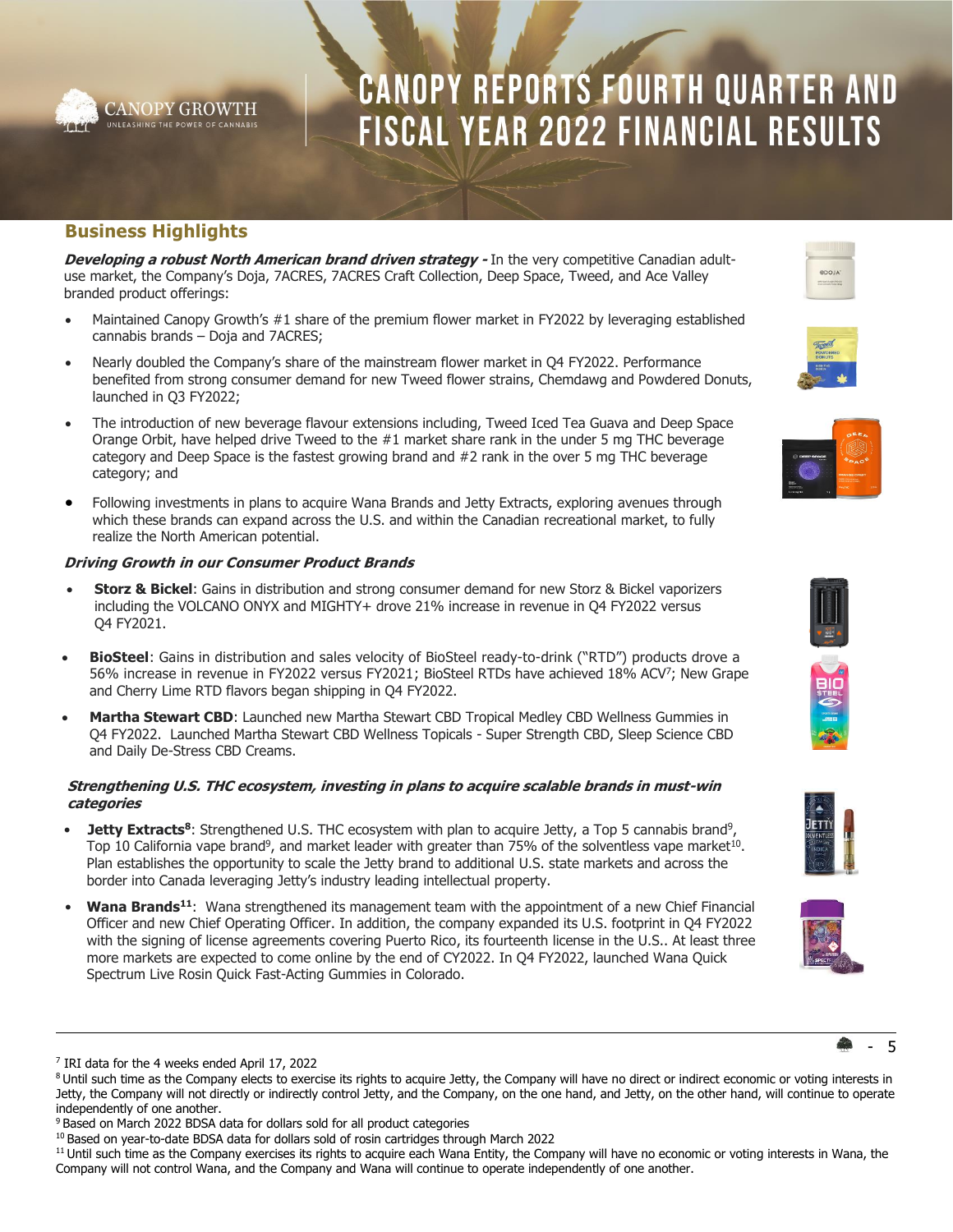

### **Driving brand awareness through omni channel activations**



Omni-channel "DOJA Country" campaign designed to help budtenders communicate the premium techniques behind this brand and reasons to believe



### Hand-finished.

 $It's how we ensure the quality of every bud. Too labour-intensive?$ Not for Doja Country.

**ALOO®** 



7 ACRES "Know the Grow" educational video series celebrates the plant, genetics, grow techniques and talent (www.7ACRES.com/the-stash)

The ten-part video series shared in three chapters:

. The 7ACRES Kincardine Facility

- **· Growing Techniques and 7ACRES**
- Craft Collective + Future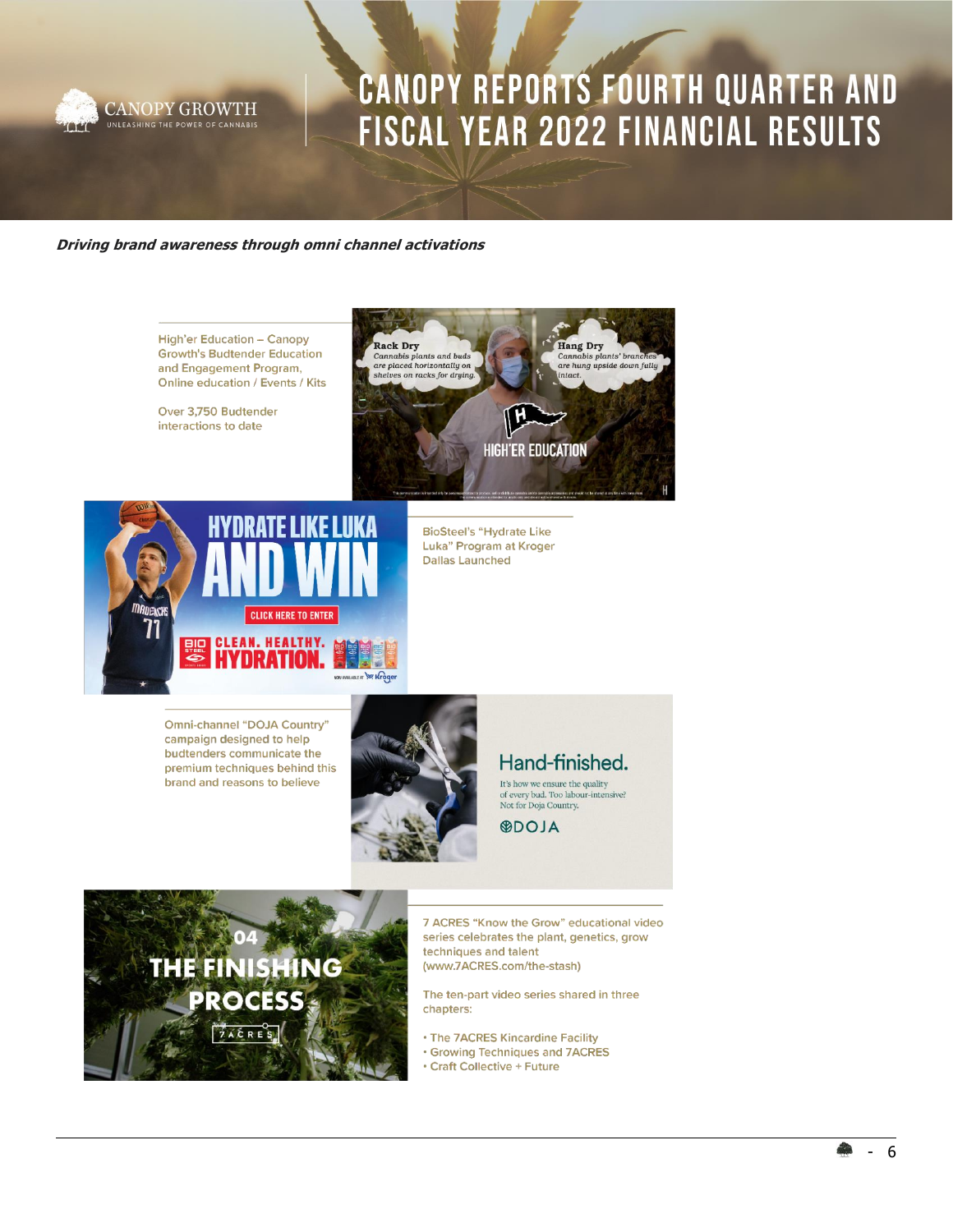

### **Fourth Quarter and Fiscal Year 2022 Revenue Review**

### **Revenue by Channel**

| (in millions of Canadian dollars, unaudited) | Q4 FY2022 | Q4 FY2021 | <b>Vs. Q4</b><br>FY2021 | <b>FY2022</b> | FY2021  | <b>Vs. FY2021</b> |
|----------------------------------------------|-----------|-----------|-------------------------|---------------|---------|-------------------|
| <b>Canadian recreational cannabis</b>        |           |           |                         |               |         |                   |
| Business to business <sup>12</sup>           | \$25.8    | \$43.3    | (40%)                   | \$143.7       | \$163.6 | (12%)             |
| Business to consumer                         | \$13.1    | \$17.8    | (26%)                   | \$61.6        | \$66.0  | (7%)              |
|                                              | \$38.9    | \$61.1    | (36%)                   | \$205.3       | \$229.6 | $(11\%)$          |
| Canadian medical cannabis <sup>13</sup>      | \$13.1    | \$13.7    | (4%)                    | \$52.6        | \$55.5  | (5%)              |
|                                              | \$52.0    | \$74.8    | $(30\%)$                | \$257.9       | \$285.1 | $(10\%)$          |
| <b>International and other</b>               |           |           |                         |               |         |                   |
| $\mathsf{C}^3$                               | \$3.1     | \$15.8    | (80%)                   | \$36.1        | \$62.3  | (42%)             |
| Other $14$                                   | \$10.9    | \$10.7    | 2%                      | \$43.2        | \$31.3  | 38%               |
|                                              | \$14.0    | \$26.5    | (47%)                   | \$79.3        | \$93.6  | (15%)             |
| <b>Global cannabis net revenue</b>           | \$66.0    | \$101.3   | (35%)                   | \$337.2       | \$378.7 | $(11\%)$          |
| Other consumer products                      |           |           |                         |               |         |                   |
| Storz & Bickel                               | \$21.6    | \$17.9    | 21%                     | \$85.4        | \$81.0  | 5%                |
| This Works                                   | \$6.0     | \$8.5     | (29%)                   | \$32.3        | \$33.3  | (3%)              |
| BioSteel <sup>15</sup>                       | \$13.5    | \$13.6    | (1%)                    | \$44.6        | \$28.5  | 56%               |
| Other                                        | \$4.7     | \$7.1     | (34%)                   | \$20.8        | \$25.1  | (17%)             |
| Other consumer products revenue              | \$45.8    | \$47.1    | (3%)                    | \$183.1       | \$167.9 | 9%                |
| <b>Net revenue</b>                           | \$111.8   | \$148.4   | (25%)                   | \$520.3       | \$546.6 | (5%)              |

- 7

<sup>&</sup>lt;sup>12</sup> For Q4 FY2022, amount is net of excise taxes of \$13.2 million and other revenue adjustments of \$3.3 million (Q4 FY2021 - \$17.5 million and \$3.1 million, respectively). For FY2022, amount is net of excise taxes of \$56.7 million and other revenue adjustments of \$7.3 million (FY2021 - \$54.9 million and \$14.0 million, respectively).

<sup>&</sup>lt;sup>13</sup> For Q4 FY2022, amount is net of excise taxes of \$1.2 million (Q4 FY2021 - \$1.4 million). For FY2022, amount is net of excise taxes of \$5.2 million (FY2021 - \$5.6 million).

<sup>14</sup> For Q4 FY2022, amount reflects other revenue adjustments of \$1.0 million (Q4 FY2021 - \$0.3 million). For FY2022, amount reflects other revenue adjustments of \$4.3 million (FY2021 - \$0.7 million).

<sup>&</sup>lt;sup>15</sup> For Q4 FY2022, amount reflects other revenue adjustments of \$3.9 million (Q4 FY2021 - \$4.2 million). For FY2022, amount reflects other revenue adjustments of \$9.9 million (FY2021 - \$9.2 million).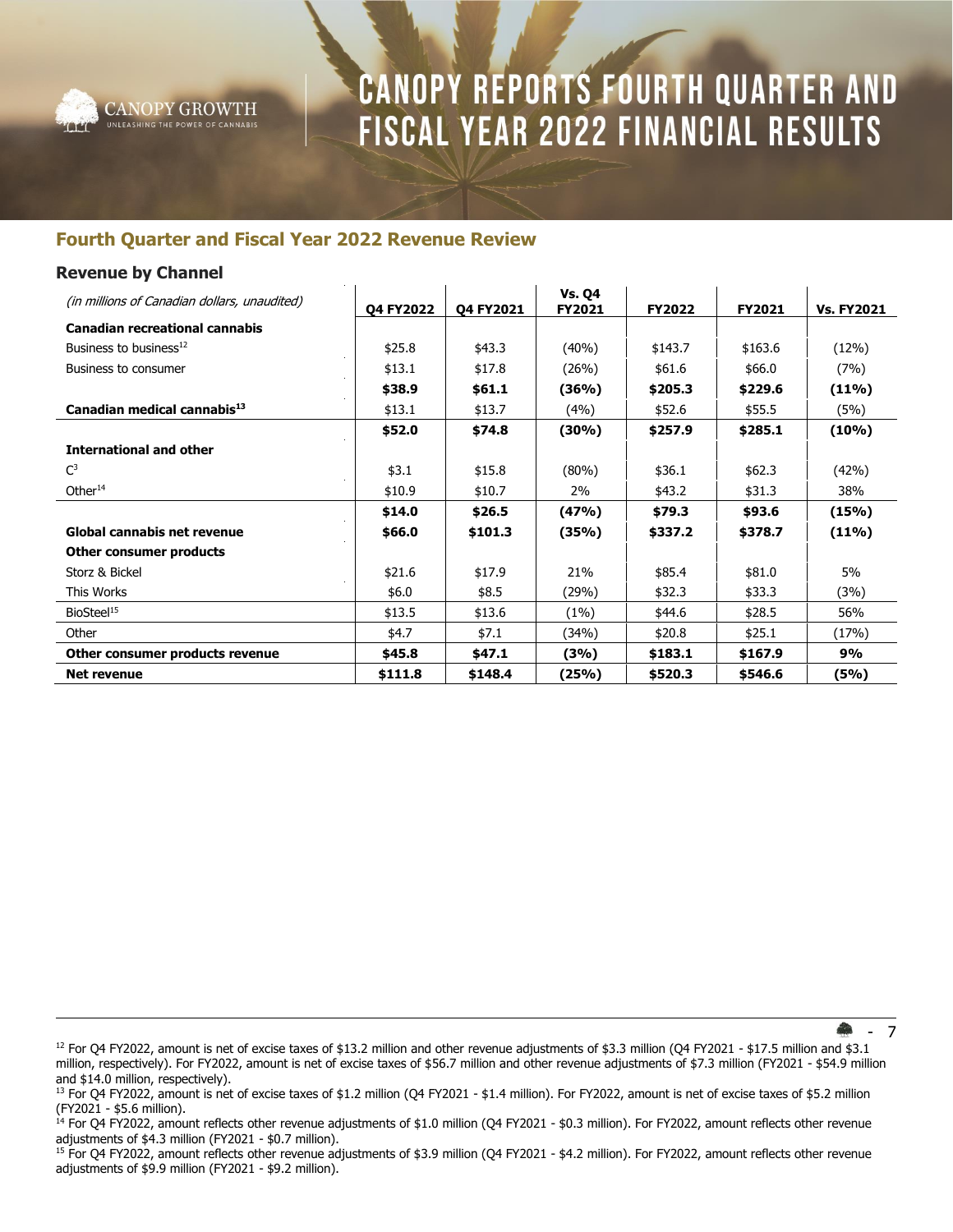

### **Revenue by Form** (in millions of Canadian dollars, unaudited) **Q4 FY2022 Q4 FY2021 Vs. Q4 FY2021 FY2022 FY2021 Vs. FY2021 Canadian recreational cannabis** Dry bud<sup>16,17</sup> | \$41.9 | \$67.9 | (38%) | \$211.7 | \$238.0 | (11%) Oils and softgels<sup>16,17</sup>  $\uparrow$  \$5.5  $\uparrow$  \$6.7 (18%) \$25.5 \$28.8 (11%) Beverages, edibles, topicals and vapes<sup>16,17</sup>  $\frac{1}{6}$  \$8.0  $\frac{1}{3}$  \$7.1  $\frac{13\%}{139}$  \$32.1  $\frac{131.7}{1\%}$  1% Other revenue adjustments<sup>17</sup>  $\frac{1}{3}$   $\frac{1}{3}$   $\frac{1}{3}$   $\frac{1}{3}$   $\frac{1}{3}$   $\frac{1}{3}$   $\frac{1}{3}$   $\frac{1}{3}$   $\frac{1}{3}$   $\frac{1}{3}$   $\frac{1}{3}$   $\frac{1}{3}$   $\frac{1}{3}$   $\frac{1}{3}$   $\frac{1}{3}$   $\frac{1}{3}$   $\frac{1}{3}$   $\frac{1}{3}$   $\frac{1}{3}$  Excise taxes \$(13.2) \$(17.5) 25% \$(56.7) \$(54.9) (3%) **\$38.9 \$61.1 (36%) \$205.3 \$229.6 (11%) Medical cannabis and other<sup>18</sup>** Dry bud \$13.7 | \$9.7 | 41% | \$45.4 | \$40.5 | 12% Oils and soft gels **but all set of the set of the set of the set of the set of the set of the set of the set of t** Beverages, edibles, topicals and vapes  $\parallel$  \$3.0  $\parallel$  \$6.4  $\parallel$  (53%)  $\parallel$  \$20.5  $\parallel$  \$12.3  $\parallel$  67% Excise taxes \$(1.2) \$(1.4) 14% \$(5.2) \$(5.6) 7% **\$27.1 \$40.2 (33%) \$131.9 \$149.1 (12%) Global cannabis net revenue \$66.0 \$101.3 (35%) \$337.2 \$378.7 (11%) Other consumer products** Storz & Bickel \$21.6 \$17.9 21% \$85.4 \$81.0 5% This Works \$6.0 \$8.5 (29%) \$32.3 \$33.3 (3%) BioSteel<sup>18</sup> \$13.5 \$13.6 (1%) \$44.6 \$28.5 56% Other \$4.7 \$7.1 (34%) \$20.8 \$25.1 (17%) **Other consumer products revenue \$45.8 \$47.1 (3%) \$183.1 \$167.9 9% Net revenue \$111.8 \$148.4 (25%) \$520.3 \$546.6 (5%)**

#### Canadian Cannabis

• Recreational B2B net sales in Q4 FY2022 decreased 40% over the prior year period primarily due to the continued insufficient supply of flower products with in-demand attributes and continued price compression, particularly in the value-priced dried flower category. These factors were partially offset by contribution from the acquisitions of Ace Valley and Supreme Cannabis.

- Recreational B2C net sales in Q4 FY2022 decreased 26% versus Q4 FY2021 largely driven by increased competition from the rapid increase in third party retail locations across provinces.
- Medical net revenue in Q4 FY2022 decreased 4% from Q4 FY2021 driven primarily by higher average order sizes offset by a fewer number of orders.

### International Cannabis

- C 3 revenue in Q4 FY2022 decreased 80% year-over-year as a result of the divestiture that was completed on January 31, 2022.
- Other revenue in Q4 FY2022 increased 2% over the prior year period primarily due to bulk cannabis sales by Supreme Cannabis into the Israel medical cannabis market, offset by lower U.S. CBD sales.

#### Other Consumer Products

- BioSteel sales in Q4 FY2022 decreased 1% over Q4 FY2021 in part due to shipment timing.
- Storz & Bickel vaporizer revenue in Q4 FY2022 increased 21% over Q4 FY2021 due primarily to sales of new VOLCANO ONYX and MIGHTY+ vaporizers launched late in the second quarter of FY2022.
- This Works sales in Q4 FY2022 decreased 29% over Q4 FY2021 due in part to lapping strong sales in the prior year.

The Q4 FY2022, FY2022, Q4 FY2021 and FY2021 financial results presented in this press release have been prepared in accordance with U.S. GAAP.

- 8

<sup>18</sup> Includes the impact of other revenue adjustments, which represent the Company's determination of returns and other pricing adjustments.

<sup>&</sup>lt;sup>16</sup> Excludes the impact of other revenue adjustments.

<sup>&</sup>lt;sup>17</sup> Other revenue adjustments represent the Company's determination of returns and pricing adjustments, and relate to the Canadian recreational business‐to‐business channel.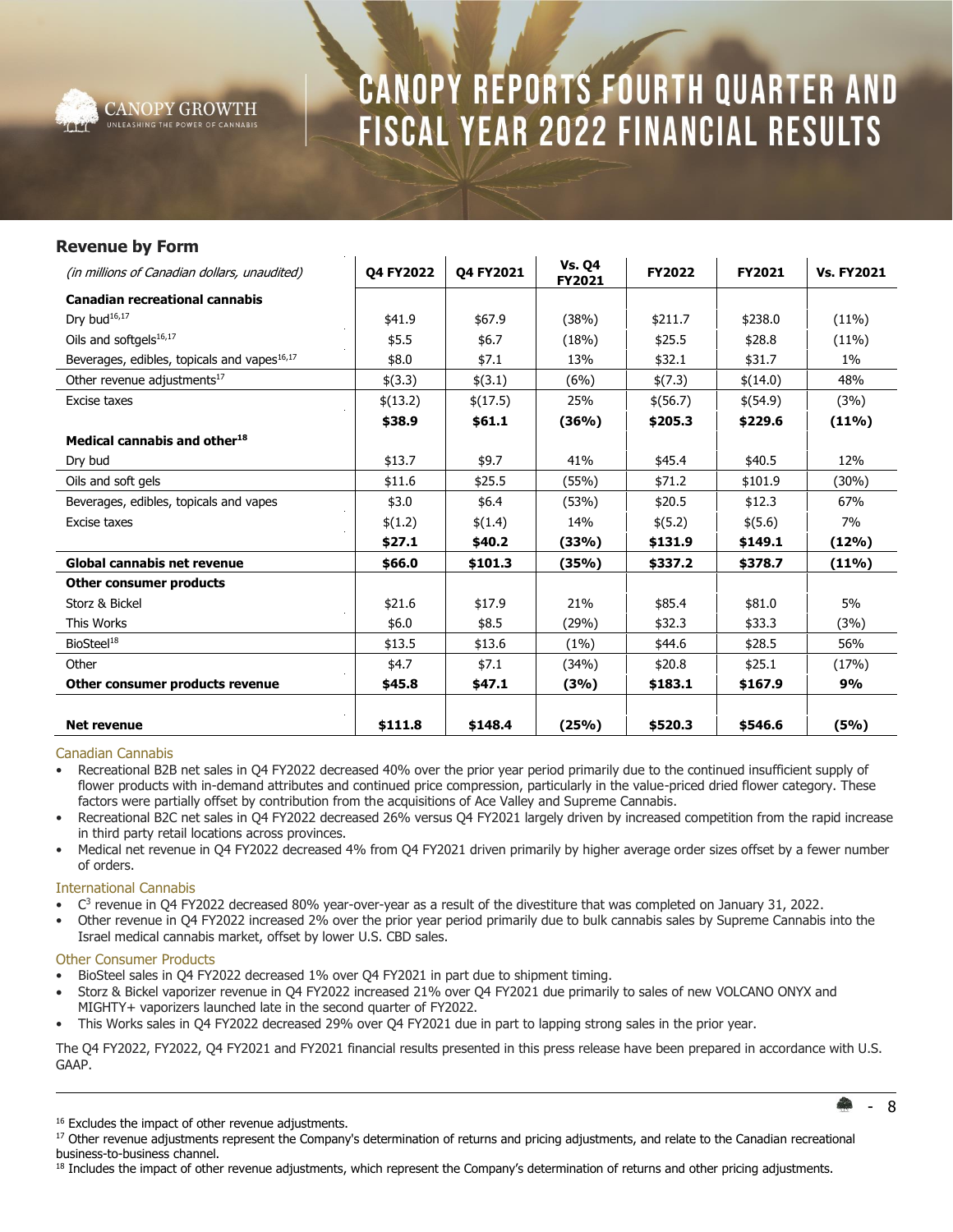

### **Webcast and Conference Call Information**

The Company will host a conference call and audio webcast with David Klein, CEO and Judy Hong, CFO at 10:00 AM Eastern Time on May 27, 2022.

#### Webcast Information

A live audio webcast will be available at:

[https://produceredition.webcasts.com/starthere.jsp?ei=1540225&tp\\_key=a04693a9b2](https://produceredition.webcasts.com/starthere.jsp?ei=1540225&tp_key=a04693a9b2)

#### Replay Information

A replay will be accessible by webcast until 11:59 PM ET on August 25, 2022 at: [https://produceredition.webcasts.com/starthere.jsp?ei=1540225&tp\\_key=a04693a9b2](https://urldefense.proofpoint.com/v2/url?u=https-3A__produceredition.webcasts.com_starthere.jsp-3Fei-3D1540225-26tp-5Fkey-3Da04693a9b2&d=DwQCaQ&c=UFQ_BMy7tXj0BMkmVOxFX4e3i90RZMjSpqUlPwQ3gLk&r=Num5SGtZP3AeaYz9_E_ayqzmlODgsNZksrzMiOCnqlI&m=CRrcZ58EuojKjQSMyfuA7gNz3SYrCz2qToQ3mwz59oT43uK8b_DdougQfvkPvJNQ&s=jMPCCK7fD2C5B-AbSV5I24FTGLf0ohnlYyMaqG3ptgs&e=)

### **Non-GAAP Measures**

Adjusted EBITDA is a non-GAAP measure used by management that is not defined by U.S. GAAP and may not be comparable to similar measures presented by other companies. Adjusted EBITDA is calculated as the reported net income (loss), adjusted to exclude income tax recovery (expense); other income (expense), net; loss on equity method investments; share-based compensation expense; depreciation and amortization expense; asset impairment and restructuring costs; restructuring costs recorded in cost of goods sold; and charges related to the flow-through of inventory step-up on business combinations, and further adjusted to remove acquisition-related costs. Asset impairments related to periodic changes to the Company's supply chain processes are not excluded from Adjusted EBITDA given their occurrence through the normal course of core operational activities. The Adjusted EBITDA reconciliation is presented within this news release and explained in the Company's Annual Report on Form 10-K to be filed with the Securities and Exchange Commission ("SEC").

Free Cash Flow is a non- GAAP measure used by management that is not defined by U.S. GAAP and may not be comparable to similar measures presented by other companies. This measure is calculated as net cash provided by (used in) operating activities less purchases of and deposits on property, plant and equipment. The Free Cash Flow reconciliation is presented within this news release and explained in the Company's Annual Report on Form 10-K to be filed with the SEC.

Adjusted Gross Margin and Adjusted Gross Margin Percentage are non-GAAP measures used by management that are not defined by U.S. GAAP and may not be comparable to similar measures presented by other companies. Adjusted Gross Margin is calculated as gross margin excluding restructuring and other charges recorded in cost of goods sold, and charges related to the flow-through of inventory step-up on business combinations. Adjusted Gross Margin Percentage is calculated as Adjusted Gross Margin divided by net revenue. The Adjusted Gross Margin and Adjusted Gross Margin Percentage reconciliation is presented within this news release.

Contact: Niklaus Schwenker Director, Communications media@canopygrowth.com

Tyler Burns Director, Investor Relations Tyler.burns@canopygrowth.com

### **About Canopy Growth Corporation**

Canopy Growth (TSX:WEED,NASDAQ:CGC ) is a world-leading diversified cannabis and cannabinoid-based consumer product company, driven by a passion to improve lives, end prohibition, and strengthen communities by unleashing the full potential of cannabis. Leveraging consumer insights and innovation, we offer product varieties in high quality dried flower, oil, softgel capsule, infused beverage, edible, and topical formats, as well as vaporizer devices by Canopy Growth and industry-leader Storz & Bickel. Our global medical brand, Spectrum Therapeutics, sells a range of full-spectrum products using its colour-coded classification system and is a market leader in both Canada and Germany. Through our award-winning Tweed and Tokyo Smoke banners, we reach our adult-use consumers and have built a loyal following by focusing

**9**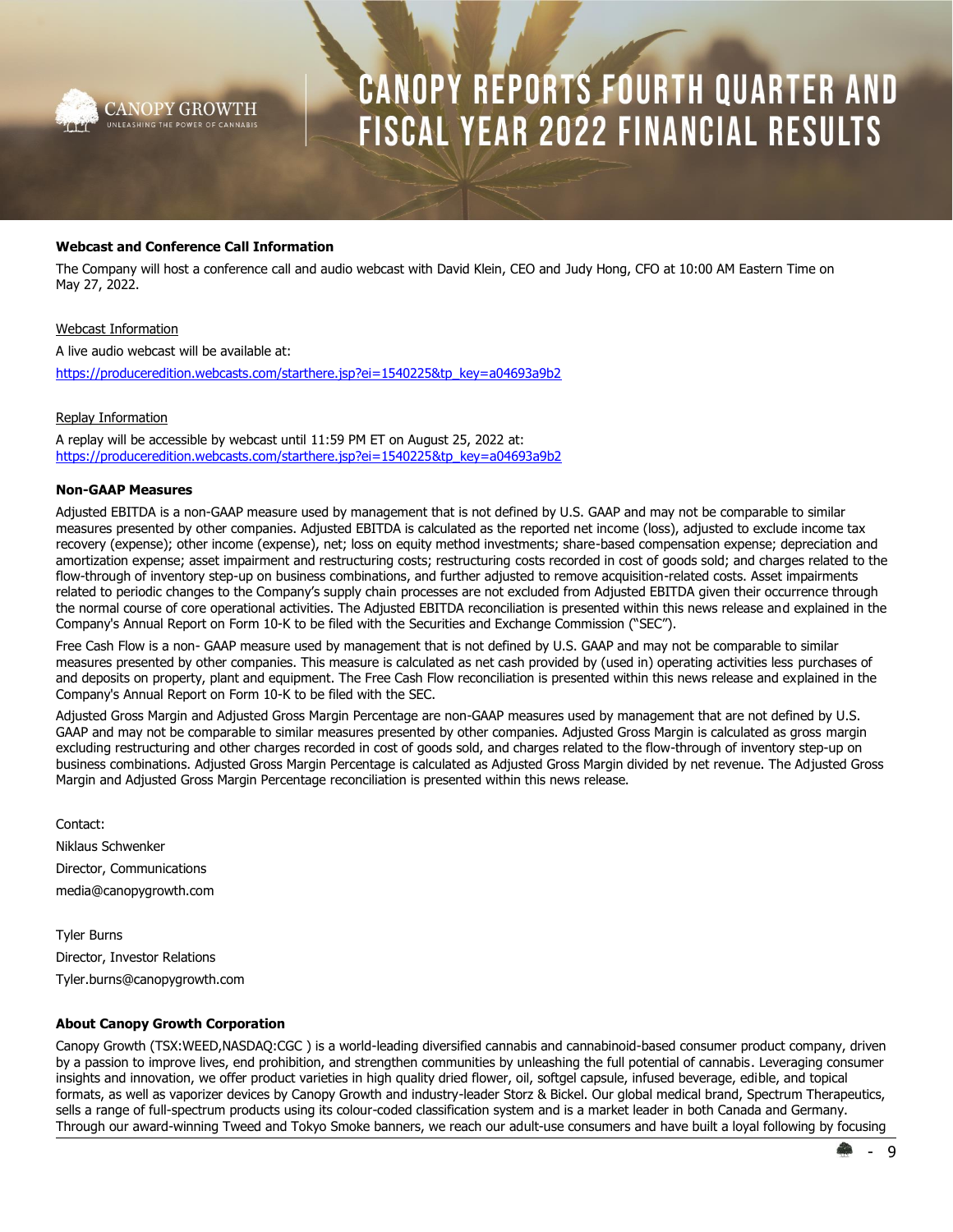

on top quality products and meaningful customer relationships. Canopy Growth has entered into the health and wellness consumer space in key markets including Canada, the United States, and Europe through BioSteel sports nutrition, and This Works skin and sleep solutions; and has introduced additional federally-permissible CBD products to the United States through our First & Free and Martha Stewart CBD brands. Canopy Growth has an established partnership with Fortune 500 alcohol leader Constellation Brands. For more information visit www.canopygrowth.com.

### **Notice Regarding Forward Looking Statements**

This press release contains "forward-looking statements" within the meaning of applicable securities laws, which involve certain known and unknown risks and uncertainties. Forward-looking statements predict or describe our future operations, business plans, business and investment strategies and the performance of our investments. These forward-looking statements are generally identified by their use of such terms and phrases as "intend," "goal," "strategy," "estimate," "expect," "project," "projections," "forecasts," "plans," "seeks," "anticipates," "potential," "proposed," "will," "should," "could," "would," "may," "likely," "designed to," "foreseeable future," "believe," "scheduled" and other similar expressions. Our actual results or outcomes may differ materially from those anticipated. You are cautioned not to place undue reliance on these forward-looking statements, which speak only as of the date the statement was made.

Forward-looking statements include, but are not limited to, statements with respect to:

- the uncertainties associated with the COVID-19 pandemic, including our ability, and the ability of our suppliers and distributors, to effectively manage the restrictions, limitations and health issues presented by the COVID-19 pandemic, the ability to continue our production, distribution and sale of our products and the demand for and use of our products by consumers, disruptions to the global and local economies due to related stay-at-home orders, quarantine policies and restrictions on travel, trade and business operations and a reduction in discretionary consumer spending;
- laws and regulations and any amendments thereto applicable to our business and the impact thereof, including uncertainty regarding the application of U.S. state and federal law to U.S. hemp (including CBD) products and the scope of any regulations by the U.S. Food and Drug Administration (the "FDA"), the U.S. Drug Enforcement Administration (the "DEA"), the U.S. Federal Trade Commission (the "FTC"), the U.S. Patent and Trademark Office (the "USPTO"), the U.S. Department of Agriculture (the "USDA") and any state equivalent regulatory agencies over U.S. hemp (including CBD) products;
- expectations regarding the amount or frequency of impairment losses, including as a result of the write-down of intangible assets, including goodwill;
- expectations related to our announcement of certain restructuring actions (the "Restructuring Actions") and any progress, challenges and effects related thereto as well as changes in strategy, metrics, investments, costs, operating expenses, employee turnover and other changes with respect thereto;
- our ability to refinance debt as and when required on terms favorable to us and comply with covenants contained in our debt facilities and debt instruments;
- expectations regarding the laws and regulations and any amendments thereto relating to the U.S. hemp industry in the U.S., including the promulgation of regulations for the U.S. hemp industry by the USDA and relevant state regulatory authorities;
- expectations regarding the potential success of, and the costs and benefits associated with, our acquisitions, joint ventures, strategic alliances, equity investments and dispositions;
- the amended plan of arrangement with Acreage Holdings, Inc., including the consummation of such acquisition;
- the definitive agreements with Mountain High Products, LLC, Wana Wellness, LLC and The Cima Group, LLC (each, a "Wana Entity"), including the consummation of the acquisition of each Wana Entity;
- the grant, renewal and impact of any license or supplemental license to conduct activities with cannabis or any amendments thereof;
- our international activities and joint venture interests, including required regulatory approvals and licensing, anticipated costs and timing, and expected impact;
- our ability to successfully create and launch brands and further create, launch and scale cannabis-based products and U.S. hemp-derived consumer products in jurisdictions where such products are legal and that we currently operate in;
- the benefits, viability, safety, efficacy, dosing and social acceptance of cannabis, including CBD and other cannabinoids;
- the anticipated benefits and impact of the investments in us (the "CBI Group Investments") from Constellation Brands, Inc. ("CBI") and its affiliates (together, the "CBI Group");
- the potential exercise of the warrants held by the CBI Group, pre-emptive rights and/or top-up rights held by the CBI Group, including proceeds to us that may result therefrom or the potential conversion of the convertible senior notes issued by Canopy Growth and held by the CBI Group;
- expectations regarding the use of proceeds of equity financings, including the proceeds from the CBI Group Investments;
- the legalization of the use of cannabis for medical or recreational in jurisdictions outside of Canada, the related timing and impact thereof and our intentions to participate in such markets, if and when such use is legalized;
- our ability to execute on our strategy and the anticipated benefits of such strategy;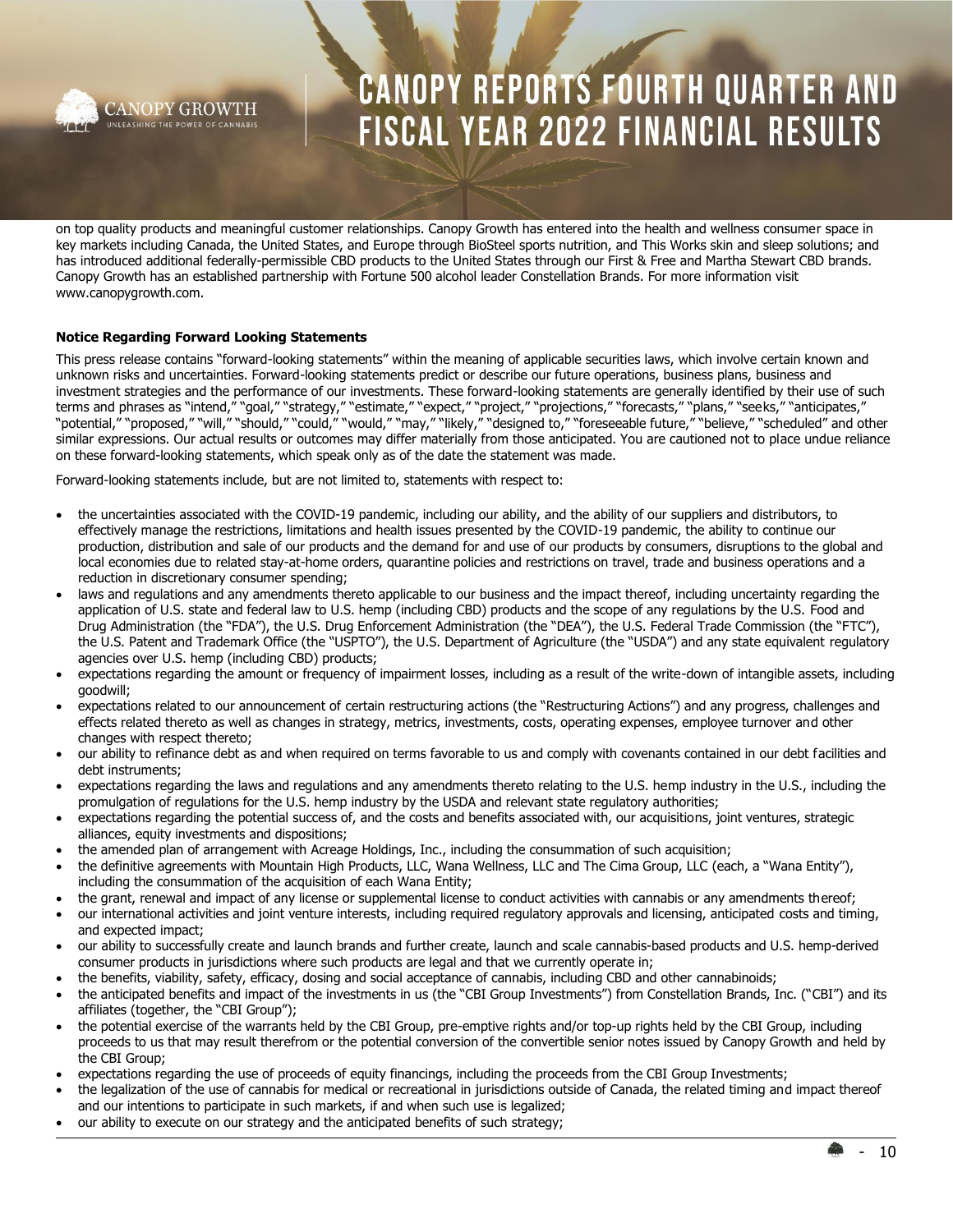

- the ongoing impact of the legalization of additional cannabis product types and forms for recreational use in Canada, including federal, provincial, territorial and municipal regulations pertaining thereto, the related timing and impact thereof and our intentions to participate in such markets;
- expectations of the amount or frequency of impairment losses, including as a result of the write-down of intangible assets, including goodwill;
- the ongoing impact of developing provincial, territorial and municipal regulations pertaining to the sale and distribution of cannabis, the related timing and impact thereof, as well as the restrictions on federally regulated cannabis producers participating in certain retail markets and our intentions to participate in such markets to the extent permissible;
- the timing and nature of legislative changes in the U.S. regarding the regulation of cannabis including tetrahydrocannabinol ("THC");
- the future performance of our business and operations;
- our competitive advantages and business strategies;
- the competitive conditions of the industry;
- the expected growth in the number of customers using our products;
- our ability or plans to identify, develop, commercialize or expand our technology and research and development initiatives in cannabinoids, or the success thereof;
- expectations regarding revenues, expenses and anticipated cash needs;
- expectations regarding cash flow, liquidity and sources of funding;
- expectations regarding capital expenditures;
- the expansion of our production and manufacturing, the costs and timing associated therewith and the receipt of applicable production and sale licenses;
- the expected growth in our growing, production and supply chain capacities;
- expectations regarding the resolution of litigation and other legal and regulatory proceedings, reviews and investigations;
- expectations with respect to future production costs;
- expectations with respect to future sales and distribution channels and networks;
- the expected methods to be used to distribute and sell our products;
- our future product offerings;
- the anticipated future gross margins of our operations;
- accounting standards and estimates;
- expectations regarding our distribution network;
- expectations regarding the costs and benefits associated with our contracts and agreements with third parties, including under our thirdparty supply and manufacturing agreements; and
- expectations on price changes in cannabis markets.

Certain of the forward-looking statements contained herein concerning the industries in which we conduct our business are based on estimates prepared by us using data from publicly available governmental sources, market research, industry analysis and on assumptions based on data and knowledge of these industries, which we believe to be reasonable. However, although generally indicative of relative market positions, market shares and performance characteristics, such data is inherently imprecise. The industries in which we conduct our business involve risks and uncertainties that are subject to change based on various factors, which are described further below.

The forward-looking statements contained herein are based upon certain material assumptions that were applied in drawing a conclusion or making a forecast or projection, including: (i) management's perceptions of historical trends, current conditions and expected future developments; (ii) our ability to generate cash flow from operations; (iii) general economic, financial market, regulatory and political conditions in which we operate; (iv) the production and manufacturing capabilities and output from our facilities and our joint ventures, strategic alliances and equity investments; (v) consumer interest in our products; (vi) competition; (vii) anticipated and unanticipated costs; (viii) government regulation of our activities and products including but not limited to the areas of taxation and environmental protection; (ix) the timely receipt of any required regulatory authorizations, approvals, consents, permits and/or licenses; (x) our ability to obtain qualified staff, equipment and services in a timely and cost-efficient manner; (xi) our ability to conduct operations in a safe, efficient and effective manner; (xii) our ability to realize anticipated benefits, synergies or generate revenue, profits or value from our recent acquisitions into our existing operations; (xiii) our ability to continue to operate in light of the COVID-19 pandemic and the impact of the pandemic on demand for, and sales of, our products and our distribution channels; and (xiv) other considerations that management believes to be appropriate in the circumstances. While our management considers these assumptions to be reasonable based on information currently available to management, there is no assurance that such expectations will prove to be correct.

By their nature, forward-looking statements are subject to inherent risks and uncertainties that may be general or specific and which give rise to the possibility that expectations, forecasts, predictions, projections or conclusions will not prove to be accurate, that assumptions may not be correct and that objectives, strategic goals and priorities will not be achieved. A variety of factors, including known and unknown risks, many of which are beyond our control, could cause actual results to differ materially from the forward-looking statements in this press release and other reports we file with, or furnish to, the Securities and Exchange Commission (the "SEC") and other regulatory agencies and made by our directors, officers, other employees and other persons authorized to speak on our behalf. Such factors include, without limitation, changes in

- 11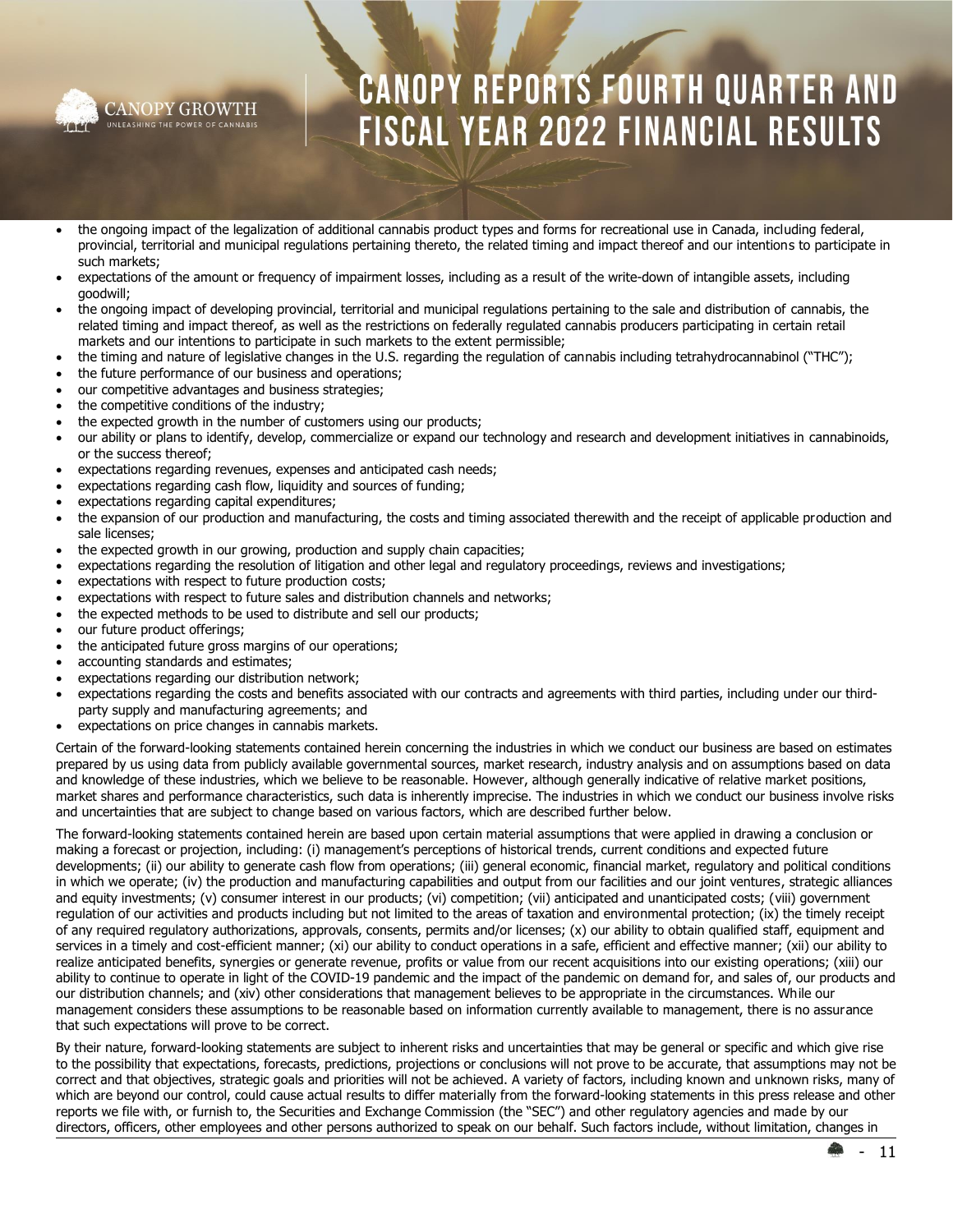

**CANOPY GROWTH** UNLEASHING THE POWER OF CANNABIS

# **CANOPY REPORTS FOURTH QUARTER AND** FISCAL YEAR 2022 FINANCIAL RESULTS

laws, regulations and guidelines and our compliance with such laws, regulations and guidelines; the risk that the COVID-19 pandemic may disrupt our operations and those of our suppliers and distribution channels and negatively impact the demand for and use of our products; consumer demand for cannabis and U.S. hemp products; our limited operating history; inflation risks; the risks and uncertainty regarding future product development; our reliance on licenses issued by and contractual arrangements with various federal, state and provincial governmental authorities; the risk that cost savings and any other synergies from the CBI Group Investments may not be fully realized or may take longer to realize than expected; the implementation and effectiveness of key personnel changes; the risks that our Restructuring Actions will not result in the expected cost savings, efficiencies and other benefits or will result in greater than anticipated turnover in personnel; risks associated with jointly owned investments; risks relating to our current and future operations in emerging markets; future levels of revenues and the impact of increasing levels of competition; risks related to the protection and enforcement of our intellectual property rights; our ability to manage disruptions in credit markets or changes to our credit ratings; future levels of capital, environmental or maintenance expenditures, general and administrative and other expenses; the success or timing of completion of ongoing or anticipated capital or maintenance projects; risks related to the integration of acquired businesses; the timing and manner of the legalization of cannabis in the United States; business strategies, growth opportunities and expected investment; the adequacy of our capital resources and liquidity, including but not limited to, availability of sufficient cash flow to execute our business plan (either within the expected timeframe or at all); counterparty risks and liquidity risks that may impact our ability to obtain loans and other credit facilities on favorable terms; the potential effects of judicial, regulatory or other proceedings, or threatened litigation or proceedings, on our business, financial condition, results of operations and cash flows; risks related to stock exchange restrictions; risks associated with divestment and restructuring; volatility in and/or degradation of general economic, market, industry or business conditions; our exposure to risks related to an agricultural business, including wholesale price volatility and variable product quality; third-party transportation risks; compliance with applicable environmental, economic, health and safety, energy and other policies and regulations and in particular health concerns with respect to vaping and the use of cannabis and U.S. hemp products in vaping devices; the anticipated effects of actions of third parties such as competitors, activist investors or federal, state, provincial, territorial or local regulatory authorities, self-regulatory organizations, plaintiffs in litigation or persons threatening litigation; changes in regulatory requirements in relation to our business and products; and the factors discussed under the heading "Risk Factors" in the Company's Annual Report on Form 10-K for the year ended March 31, 2022. Readers are cautioned to consider these and other factors, uncertainties and potential events carefully and not to put undue reliance on forward-looking statements.

Forward-looking statements are provided for the purposes of assisting the reader in understanding our financial performance, financial position and cash flows as of and for periods ended on certain dates and to present information about management's current expectations and plans relating to the future, and the reader is cautioned that the forward-looking statements may not be appropriate for any other purpose. While we believe that the assumptions and expectations reflected in the forward-looking statements are reasonable based on information currently available to management, there is no assurance that such assumptions and expectations will prove to have been correct. Forward-looking statements are made as of the date they are made and are based on the beliefs, estimates, expectations and opinions of management on that date. We undertake no obligation to update or revise any forward-looking statements, whether as a result of new information, estimates or opinions, future events or results or otherwise or to explain any material difference between subsequent actual events and such forwardlooking statements, except as required by law. The forward-looking statements contained in this press release and other reports we file with, or furnish to, the SEC and other regulatory agencies and made by our directors, officers, other employees and other persons authorized to speak on our behalf are expressly qualified in their entirety by these cautionary statements.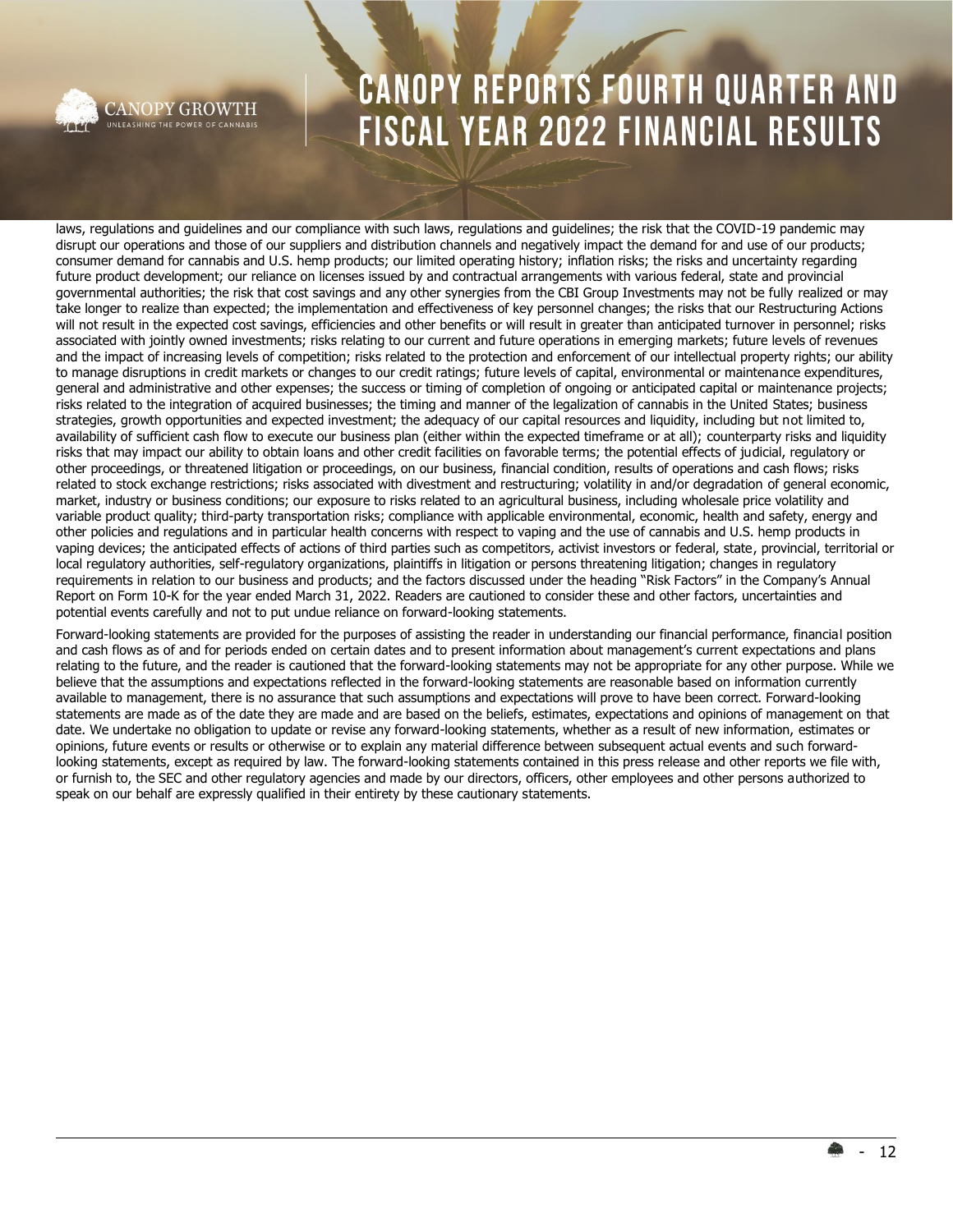

**Schedule 1**

### **CANOPY GROWTH CORPORATION CONSOLIDATED BALANCE SHEETS**

(in thousands of Canadian dollars, except number of shares and per share data, unaudited)

|                                   | March 31,<br>2022 | March 31,<br>2021 |
|-----------------------------------|-------------------|-------------------|
| <b>ASSETS</b>                     |                   |                   |
| Current assets:                   |                   |                   |
| Cash and cash equivalents         | \$776,005         | \$1,154,653       |
| Short-term investments            | 595,651           | 1,144,563         |
| Restricted short-term investments | 12,216            | 11,332            |
| Amounts receivable, net           | 96,443            | 92,435            |
| Inventory                         | 204,387           | 367,979           |
| Prepaid expenses and other assets | 52,700            | 67,232            |
| Total current assets              | 1,737,402         | 2,838,194         |
| Other financial assets            | 800.328           | 708,167           |
| Property, plant and equipment     | 942,780           | 1,074,537         |
| Intangible assets                 | 252,695           | 308,167           |
| Goodwill                          | 1,866,503         | 1,889,354         |
| Other assets                      | 15,342            | 5,061             |
| Total assets                      | \$5,615,050       | \$6,823,480       |

**LIABILITIES AND SHAREHOLDERS' EQUITY**

| LIABILITIES AND SHAKEHOLDEKS EQUITI                                       |             |             |
|---------------------------------------------------------------------------|-------------|-------------|
| Current liabilities:                                                      |             |             |
| Accounts payable                                                          | \$64,270    | \$67,262    |
| Other accrued expenses and liabilities                                    | 75,278      | 100,813     |
| Current portion of long-term debt                                         | 9,296       | 9,827       |
| Other liabilities                                                         | 64,054      | 106,428     |
| Total current liabilities                                                 | 212,898     | 284,330     |
| Long-term debt                                                            | 1,491,695   | 1,573,136   |
| Deferred income tax liabilities                                           | 15,991      | 21,379      |
| Liability arising from Acreage Arrangement                                | 47,000      | 600,000     |
| Warrant derivative liability                                              | 26,920      | 615,575     |
| Other liabilities                                                         | 190,049     | 107,240     |
| <b>Total liabilities</b>                                                  | 1,984,553   | 3,201,660   |
| Commitments and contingencies                                             |             |             |
| Redeemable noncontrolling interest                                        | 36,200      | 135,300     |
| Canopy Growth Corporation shareholders' equity:                           |             |             |
| Common shares - \$nil par value; Authorized - unlimited number of shares; |             |             |
| Issued - 394,422,604 shares and 382,875,179 shares, respectively          | 7,482,809   | 7,168,557   |
| Additional paid-in capital                                                | 2,519,766   | 2,415,650   |
| Accumulated other comprehensive loss                                      | (42, 282)   | (34,240)    |
| Deficit                                                                   | (6,370,337) | (6,068,156) |
| Total Canopy Growth Corporation shareholders' equity                      | 3,589,956   | 3,481,811   |
| Noncontrolling interests                                                  | 4,341       | 4,709       |
| Total shareholders' equity                                                | 3,594,297   | 3,486,520   |
| Total liabilities and shareholders' equity                                | \$5,615,050 | \$6,823,480 |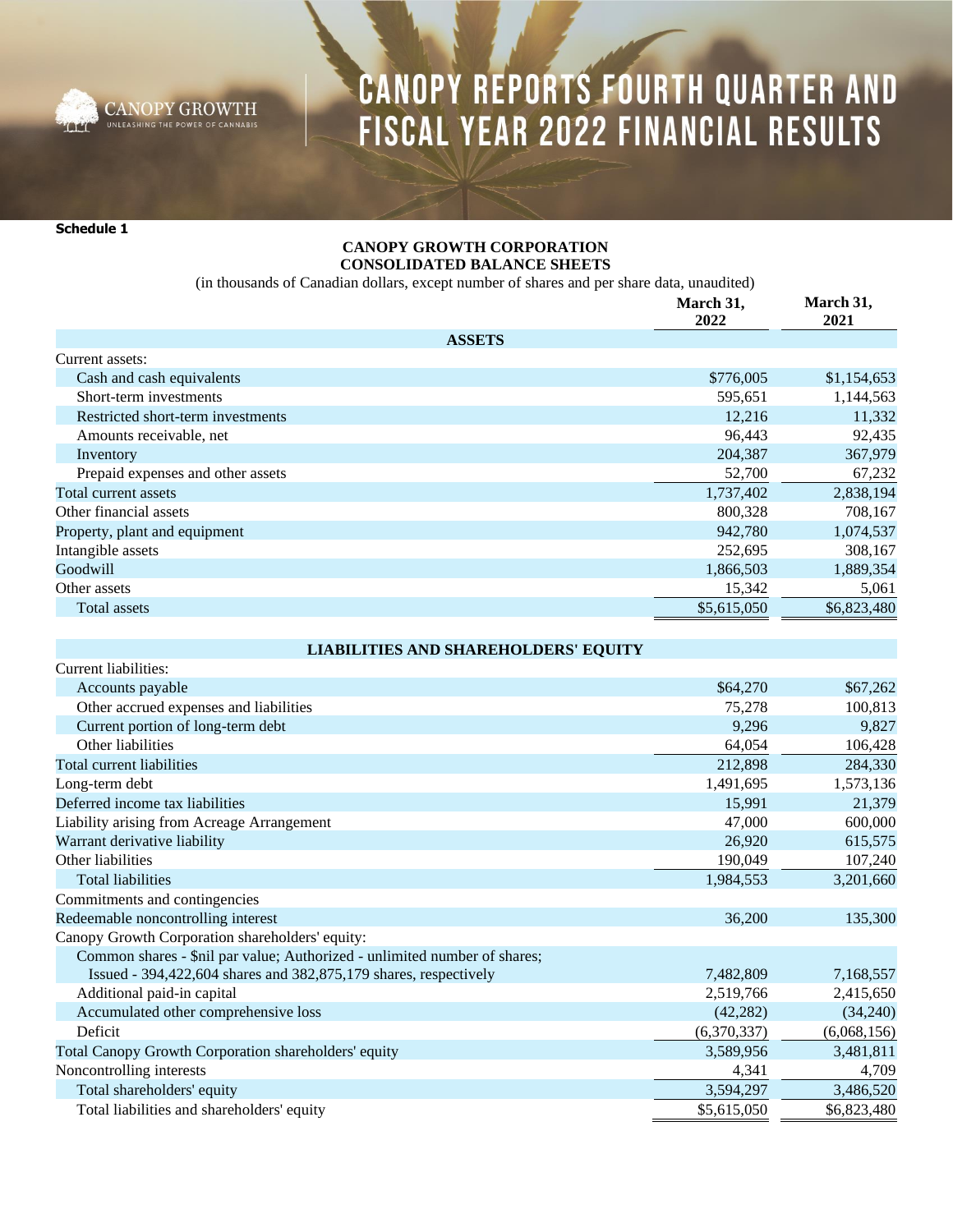

**Schedule 2**

### **CANOPY GROWTH CORPORATION CONSOLIDATED STATEMENTS OF OPERATIONS**

(in thousands of Canadian dollars, except number of shares and per share data, unaudited)

|                                                                | Three months ended March 31, |             | Years ended March 31, |               |
|----------------------------------------------------------------|------------------------------|-------------|-----------------------|---------------|
|                                                                | 2022                         | 2021        | 2022                  | 2021          |
| Revenue                                                        | \$126,123                    | \$167,375   | \$582,218             | \$607,198     |
| Excise taxes                                                   | 14,353                       | 18,936      | 61,893                | 60,549        |
| Net revenue                                                    | 111,770                      | 148,439     | 520,325               | 546,649       |
| Cost of goods sold                                             | 271,012                      | 138,639     | 713,379               | 479,689       |
| Gross margin                                                   | (159, 242)                   | 9,800       | (193, 054)            | 66,960        |
| Operating expenses:                                            |                              |             |                       |               |
| Selling, general and administrative expenses                   | 117,591                      | 148,666     | 472,756               | 575,389       |
| Share-based compensation                                       | 11,669                       | 18,517      | 47,525                | 91,149        |
| Expected credit losses on financial assets and related charges |                              | 1,000       |                       | 109,480       |
| Asset impairment and restructuring costs                       | 241,141                      | 74,819      | 369,339               | 534,398       |
| Total operating expenses                                       | 370,401                      | 243,002     | 889,620               | 1,310,416     |
| Operating loss                                                 | (529, 643)                   | (233,202)   | (1,082,674)           | (1,243,456)   |
| Loss from equity method investments                            |                              | (11,778)    | (100)                 | (52,629)      |
| Other income (expense), net                                    | (57, 428)                    | (366,770)   | 753,341               | (387, 876)    |
| Loss before income taxes                                       | (587,071)                    | (611,750)   | (329, 433)            | (1,683,961)   |
| Income tax recovery (expense)                                  | 8,458                        | (4, 945)    | 8,948                 | 13,141        |
| Net loss                                                       | (578, 613)                   | (616, 695)  | (320, 485)            | (1,670,820)   |
| Net (loss) income attributable to noncontrolling interests and |                              |             |                       |               |
| redeemable noncontrolling interest                             | (3,997)                      | 83,283      | (18, 304)             | 74,100        |
| Net loss attributable to Canopy Growth Corporation             | \$(574,616)                  | \$(699,978) | \$(302,181)           | \$(1,744,920) |
|                                                                |                              |             |                       |               |
| Basic and diluted loss per share                               | \$(1.46)                     | \$(1.85)    | \$(0.77)              | \$(4.69)      |
| Basic and diluted weighted average common shares outstanding   | 394,248,404                  | 378,519,753 | 391,324,285           | 371,662,296   |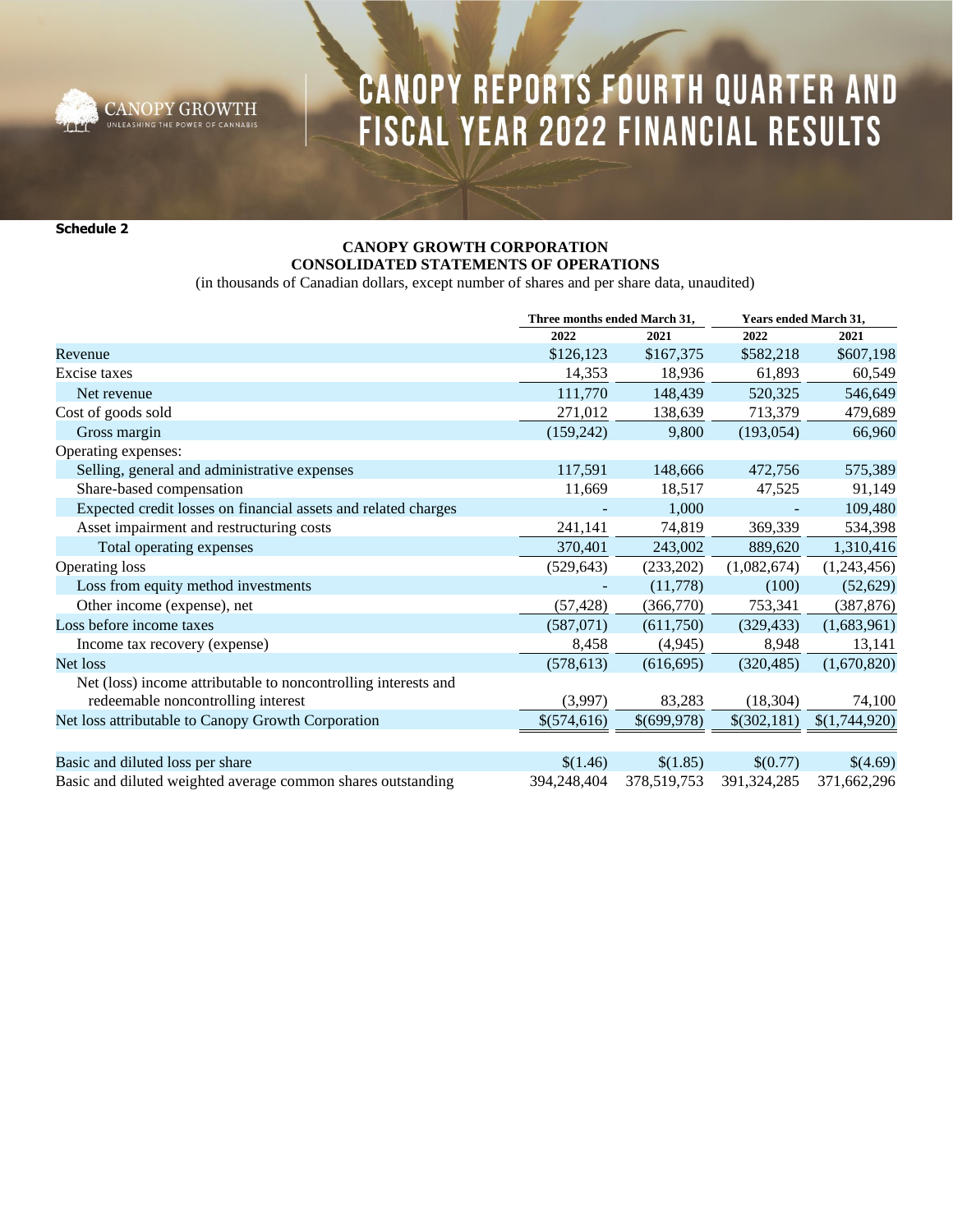

**Schedule 3**

#### **CANOPY GROWTH CORPORATION CONSOLIDATED STATEMENTS OF CASH FLOWS**

(in thousands of Canadian dollars, unaudited)

|                                                                             | <b>Years ended March 31,</b> |               |
|-----------------------------------------------------------------------------|------------------------------|---------------|
|                                                                             | 2022                         | 2021          |
| Cash flows from operating activities:                                       |                              |               |
| Net loss                                                                    | \$(320,485)                  | \$(1,670,820) |
| Adjustments to reconcile net loss to net cash used in operating activities: |                              |               |
| Depreciation of property, plant and equipment                               | 76,247                       | 70.914        |
| Amortization of intangible assets                                           | 38,171                       | 56,204        |
| Share of loss on equity method investments                                  | 100                          | 52,629        |
| Share-based compensation                                                    | 47,525                       | 91,149        |
| Asset impairment and restructuring costs                                    | 332,949                      | 519,209       |
| Expected credit losses on financial assets and related charges              |                              | 109,480       |
| Income tax recovery                                                         | (8,948)                      | (13, 141)     |
| Non-cash fair value adjustments                                             | (866, 739)                   | 380,758       |
| Change in operating assets and liabilities, net of effects from             |                              |               |
| purchases of businesses:                                                    |                              |               |
| Amounts receivable                                                          | 3,741                        | (11,994)      |
| Inventory                                                                   | 173,189                      | 23,107        |
| Prepaid expenses and other assets                                           | 24,472                       | 77            |
| Accounts payable and accrued liabilities                                    | (35, 844)                    | 16,542        |
| Other, including non-cash foreign currency                                  | (10, 189)                    | (89, 843)     |
| Net cash used in operating activities                                       | (545, 811)                   | (465, 729)    |
| <b>Cash flows from investing activities:</b>                                |                              |               |
| Purchases of and deposits on property, plant and equipment                  | (36, 684)                    | (164, 502)    |
| Purchases of intangible assets                                              | (11, 429)                    | (9,639)       |
| Proceeds on sale of property, plant and equipment                           | 27,279                       | 45,921        |
| Proceeds on sale of intangible assets                                       |                              | 18,337        |
| Redemption (purchases) of short-term investments                            | 545,991                      | (459, 834)    |
| Cash outflow on completion of RIV Arrangement                               |                              | (152,801)     |
| Net cash proceeds on sale of subsidiaries                                   | 118,149                      |               |
| Sale of equity method investments                                           |                              | 7,000         |
| Investment in other financial assets                                        | (379, 414)                   | (44, 721)     |
| <b>Investment in Acreage Arrangement</b>                                    |                              | (49, 849)     |
| Loan advanced to Acreage Hempco                                             |                              | (66,995)      |
| Net cash outflow on acquisition of subsidiaries                             | (14, 947)                    |               |
| Other investing activities                                                  | (18, 126)                    | (7,022)       |
| Net cash provided by (used in) investing activities                         | 230,819                      | (884, 105)    |
| <b>Cash flows from financing activities:</b>                                |                              |               |
| Proceeds from issuance of common shares and warrants                        | 2,700                        |               |
| Proceeds from exercise of stock options                                     | 5,567                        | 156,897       |
| Proceeds from exercise of warrants                                          |                              | 245,186       |
| Issuance of long-term debt                                                  |                              | 893,160       |
| Repayment of long-term debt                                                 | (50,763)                     | (15,619)      |
| Other financing activities                                                  | (3,037)                      | (14, 855)     |
| Net cash (used in) provided by financing activities                         | (45, 533)                    | 1,264,769     |
| Effect of exchange rate changes on cash and cash equivalents                | (18, 123)                    | (63, 458)     |
| Net decrease in cash and cash equivalents                                   | (378, 648)                   | (148, 523)    |
| Cash and cash equivalents, beginning of period                              | 1,154,653                    | 1,303,176     |
| Cash and cash equivalents, end of period                                    | \$776,005                    | \$1,154,653   |

### **Schedule 4**

**Adjusted Gross Margin<sup>1</sup> Reconciliation (Non-GAAP Measure)**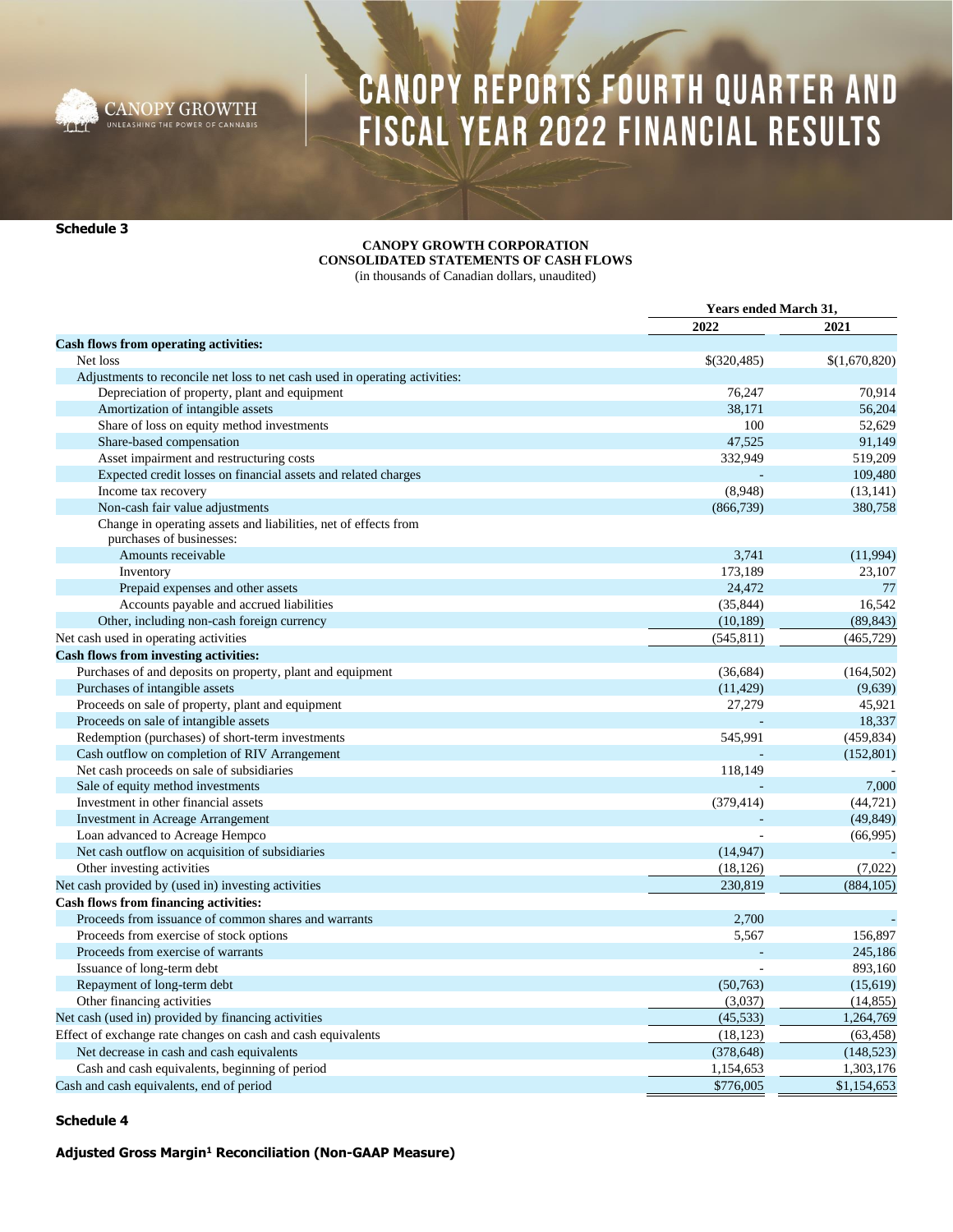

|                                                                      | Three months ended March 31, |           |  |  |
|----------------------------------------------------------------------|------------------------------|-----------|--|--|
| (in thousands of Canadian dollars except where indicated; unaudited) | 2022                         | 2021      |  |  |
| Net revenue                                                          | \$111,770                    | \$148,439 |  |  |
|                                                                      |                              |           |  |  |
| Gross margin, as reported                                            | (159,242)                    | 9,800     |  |  |
| Adjustments to gross margin:                                         |                              |           |  |  |
| Restructuring costs recorded in cost of good sold                    | 119,115                      | 10,348    |  |  |
| Charges related to the flow-through of inventory                     |                              |           |  |  |
| step-up on business combinations                                     | 4,163                        |           |  |  |
| Adjusted gross margin <sup>1</sup>                                   | \$(35,964)                   | \$20,148  |  |  |
|                                                                      |                              |           |  |  |
| Adjusted gross margin percentage <sup>1</sup>                        | (32%)                        | 14%       |  |  |

|                                                                      | Years ended March 31, |           |  |  |
|----------------------------------------------------------------------|-----------------------|-----------|--|--|
| (in thousands of Canadian dollars except where indicated; unaudited) | 2022                  | 2021      |  |  |
| Net revenue                                                          | \$520,325             | \$546,649 |  |  |
|                                                                      |                       |           |  |  |
| Gross margin, as reported                                            | (193, 054)            | 66,960    |  |  |
| Adjustments to gross margin:                                         |                       |           |  |  |
| Restructuring costs recorded in cost of good sold                    | 123,669               | 25,985    |  |  |
| Charges related to the flow-through of inventory                     |                       |           |  |  |
| step-up on business combinations                                     | 11,847                | 1,494     |  |  |
| Adjusted gross margin $1$                                            | \$(57,538)            | \$94,439  |  |  |
|                                                                      |                       |           |  |  |
| Adjusted gross margin percentage <sup>1</sup>                        | $(11\%)$              | 17%       |  |  |

<sup>1</sup> Adjusted gross margin and adjusted gross margin percentage are non-GAAP measures. See "Non-GAAP Measures".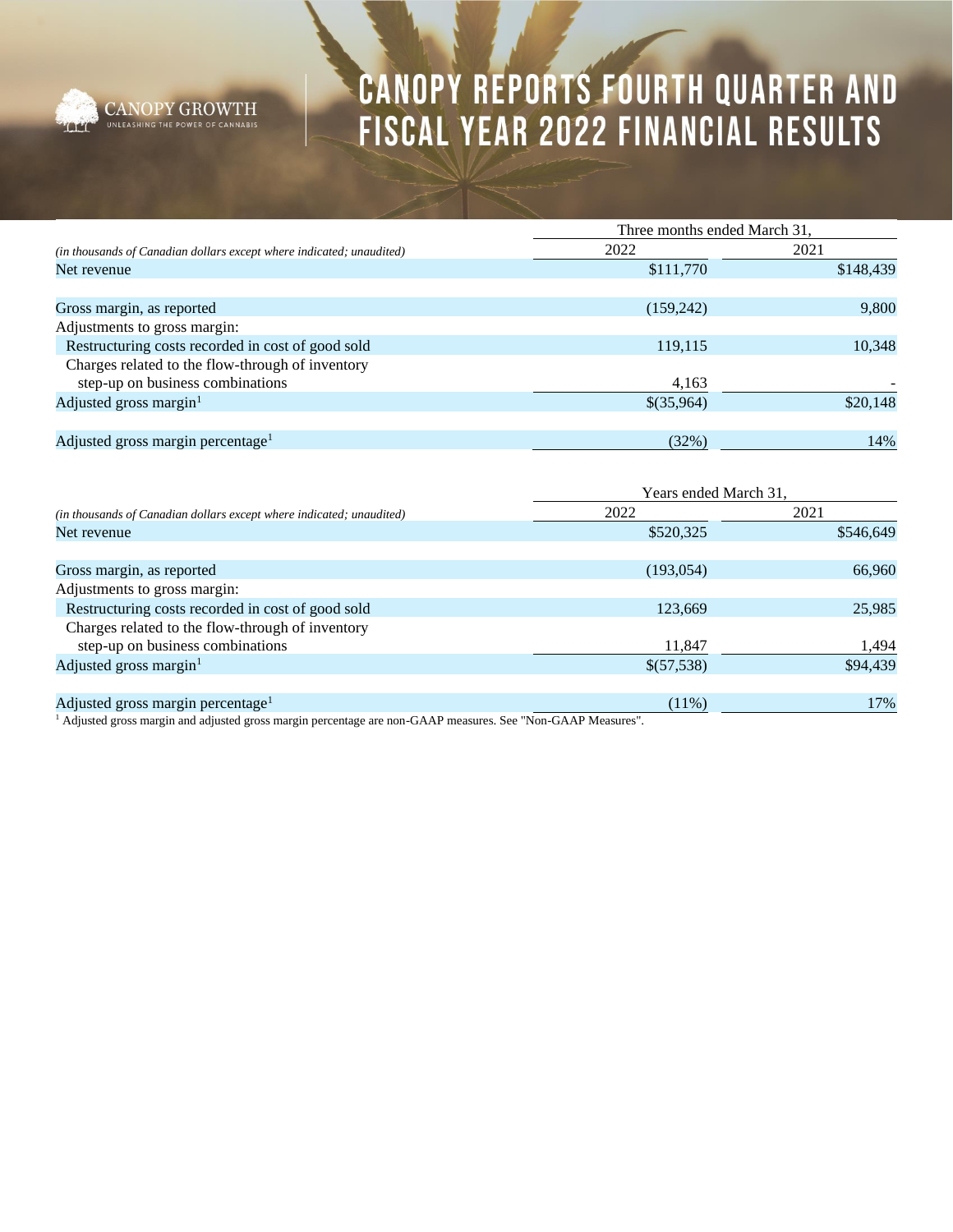

### **Schedule 5**

### **Adjusted EBITDA<sup>1</sup> Reconciliation (Non-GAAP Measure)**

|                                                    | Three months ended March 31, |             |  |
|----------------------------------------------------|------------------------------|-------------|--|
| (in thousands of Canadian dollars, unaudited)      | 2022                         | 2021        |  |
| Net loss                                           | \$(578,613)                  | \$(616,695) |  |
| Income tax (recovery) expense                      | (8, 458)                     | 4,945       |  |
| Other (income) expense, net                        | 57,428                       | 366,770     |  |
| Loss on equity method investments                  |                              | 11,778      |  |
| Share-based compensation <sup>2</sup>              | 11,669                       | 18,517      |  |
| Acquisition-related costs                          | 1,272                        | 5,561       |  |
| Depreciation and amortization <sup>2</sup>         | 30,489                       | 28,928      |  |
| Asset impairment and restructuring costs           | 241,141                      | 74,819      |  |
| Expected credit losses on financial assets         |                              |             |  |
| and related charges                                |                              | 1,000       |  |
| Restructuring costs recorded in cost of goods sold | 119,115                      | 10,348      |  |
| Charges related to the flow-through of inventory   |                              |             |  |
| step-up on business combinations                   | 4,163                        |             |  |
| Adjusted EBITDA <sup>1</sup>                       | \$(121,794)                  | \$(94,029)  |  |

|                                                    | Years ended March 31. |               |
|----------------------------------------------------|-----------------------|---------------|
| (in thousands of Canadian dollars, unaudited)      | 2022                  | 2021          |
| Net loss                                           | \$(320,485)           | \$(1,670,820) |
| Income tax recovery                                | (8,948)               | (13, 141)     |
| Other (income) expense, net                        | (753, 341)            | 387,876       |
| Loss on equity method investments                  | 100                   | 52,629        |
| Share-based compensation <sup>2</sup>              | 47,525                | 91,149        |
| Acquisition-related costs                          | 11,060                | 13,522        |
| Depreciation and amortization <sup>2</sup>         | 114,418               | 127,118       |
| Asset impairment and restructuring costs           | 358,708               | 534,398       |
| Expected credit losses on financial assets         |                       |               |
| and related charges                                |                       | 109,480       |
| Restructuring costs recorded in cost of goods sold | 123,669               | 25,985        |
| Charges related to the flow-through of inventory   |                       |               |
| step-up on business combinations                   | 11,847                | 1,494         |
| Adjusted $EBITDA1$                                 | \$(415,447)           | \$(340,310)   |

<sup>1</sup>Adjusted EBITDA is a non-GAAP measure. See "Non-GAAP Measures".

<sup>2</sup> From Consolidated Statements of Cash Flows.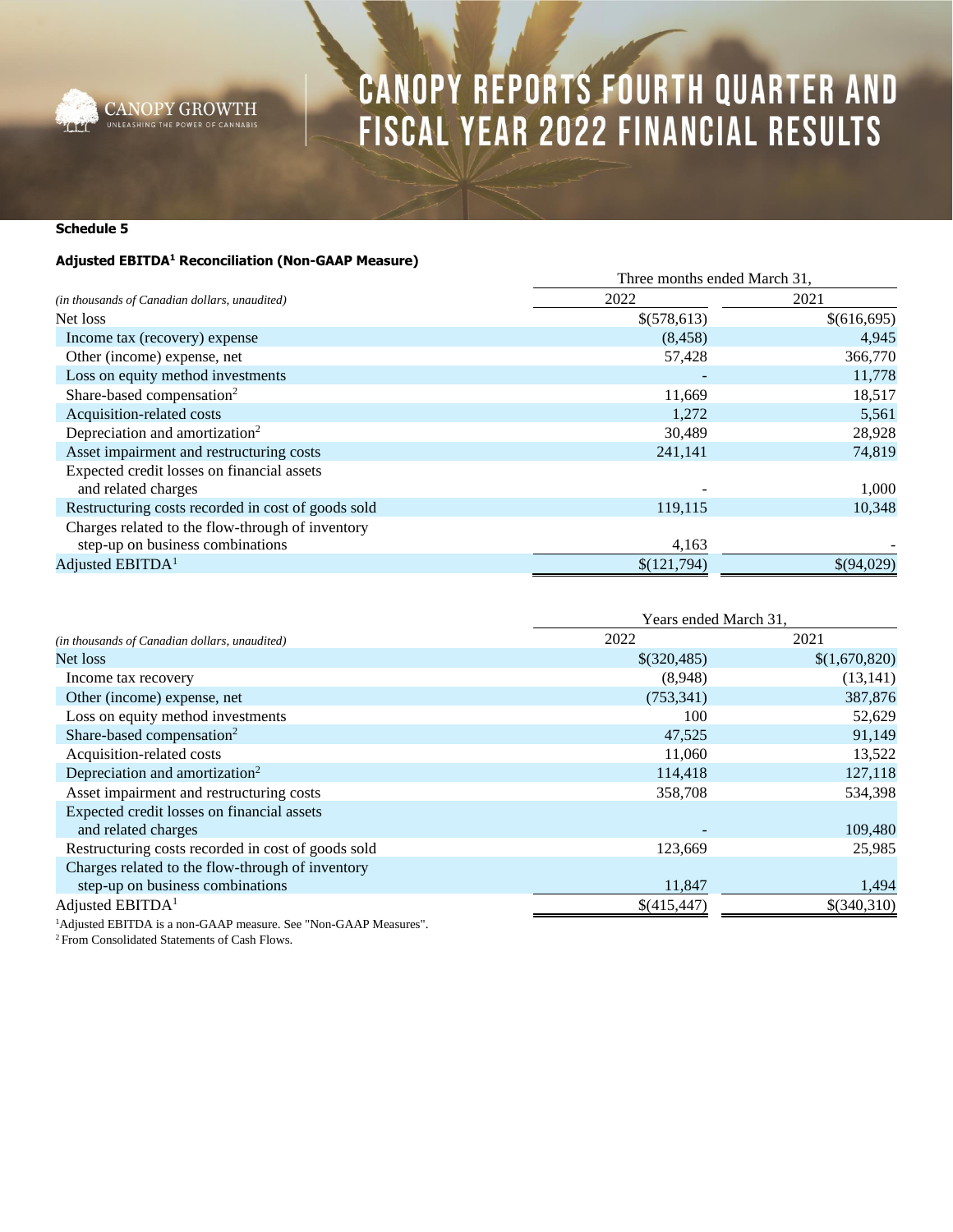

#### **Schedule 6**

#### **Free Cash Flow Reconciliation<sup>1</sup> (Non-GAAP Measure)**

|                                                            |             | Three months ended March 31, |  |  |
|------------------------------------------------------------|-------------|------------------------------|--|--|
| (in thousands of Canadian dollars, unaudited)              | 2022        | 2021                         |  |  |
| Net cash used in operating activities                      | \$(126,686) | \$(97,830)                   |  |  |
| Purchases of and deposits on property, plant and equipment | (64)        | (26, 525)                    |  |  |
| Free cash flow <sup>1</sup>                                | \$(126,750) | \$(124,355)                  |  |  |

| (in thousands of Canadian dollars, unaudited)                           | Years ended March 31. |             |
|-------------------------------------------------------------------------|-----------------------|-------------|
|                                                                         | 2022                  | 2021        |
| Net cash used in operating activities                                   | $\$(545,811)$         | \$(465,729) |
| Purchases of and deposits on property, plant and equipment              | (36.684)              | (164,502)   |
| Free cash flow <sup>1</sup>                                             | \$(582,495)           | \$(630,231) |
| $\sim$ $\sim$ $\sim$ $\sim$ $\sim$ $\sim$ $\sim$<br>$\sim \cdot$ $\sim$ |                       |             |

1Free cash flow is a non-GAAP measure. See "Non-GAAP Measures".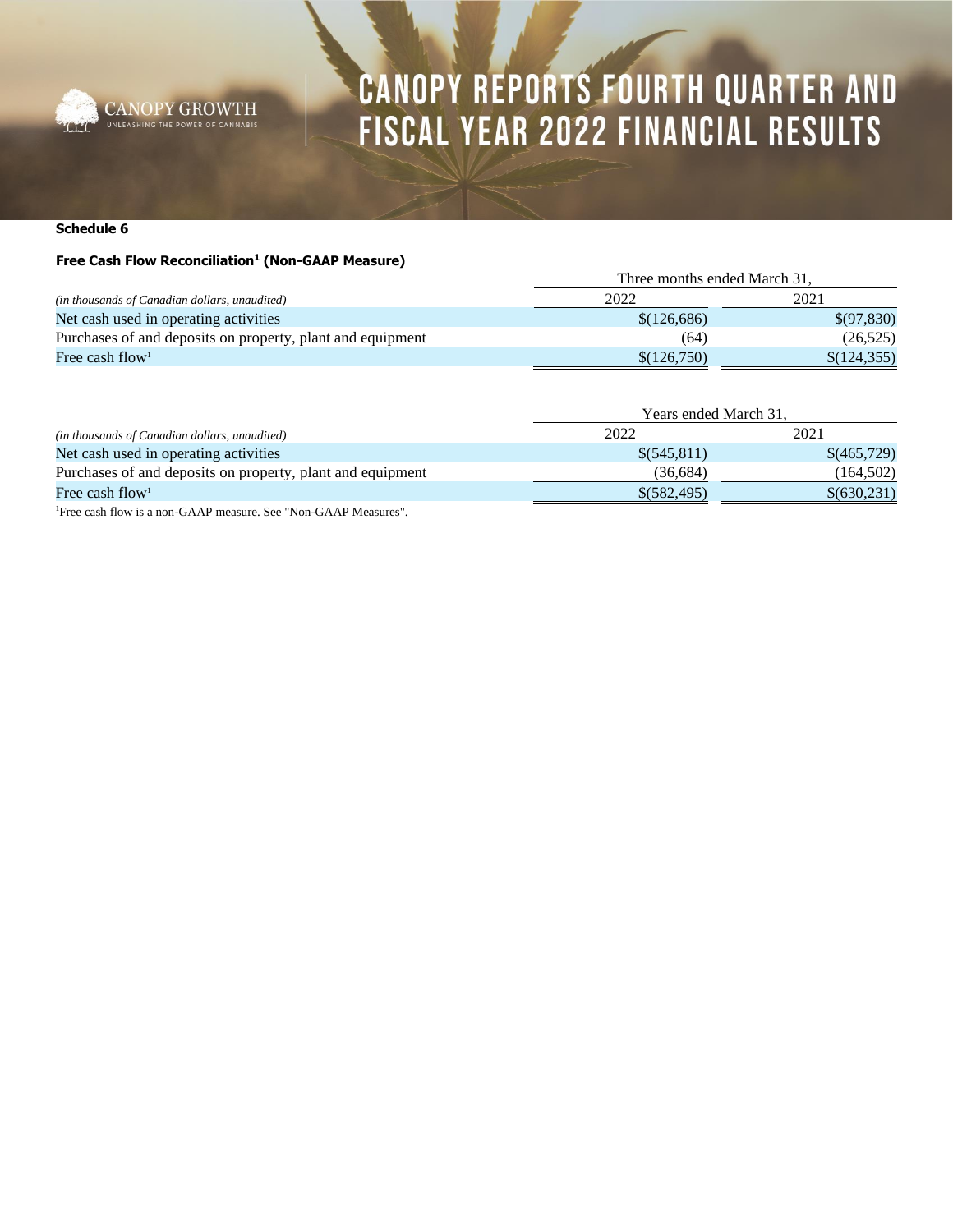

**Schedule 7**

### **Segmented Gross Margin Reconciliation**

|                                               | Three months ended March 31, |           |
|-----------------------------------------------|------------------------------|-----------|
| (in thousands of Canadian dollars, unaudited) | 2022                         | 2021      |
| Global cannabis segment                       |                              |           |
| Net revenue                                   | \$65,975                     | \$101,276 |
| Cost of goods sold                            | 236,778                      | 106,830   |
| Gross margin                                  | (170, 803)                   | (5,554)   |
| Gross margin percentage                       | (259%)                       | (5%)      |
| Other consumer products segment               |                              |           |
| Revenue                                       | \$45,795                     | \$47,163  |
| Cost of goods sold                            | 34,234                       | 31,809    |
| Gross margin                                  | 11,561                       | 15,354    |
| Gross margin percentage                       | 25%                          | 33%       |

|                                               | Years ended March 31, |           |
|-----------------------------------------------|-----------------------|-----------|
| (in thousands of Canadian dollars, unaudited) | 2022                  | 2021      |
| Global cannabis segment                       |                       |           |
| Net revenue                                   | \$337,216             | \$378,680 |
| Cost of goods sold                            | 588,451               | 371,635   |
| Gross margin                                  | (251, 235)            | 7,045     |
| Gross margin percentage                       | (75%)                 | 2%        |
| Other consumer products segment               |                       |           |
| Revenue                                       | \$183,109             | \$167,969 |
| Cost of goods sold                            | 124,928               | 108,054   |
| Gross margin                                  | 58,181                | 59,915    |
| Gross margin percentage                       | 32%                   | 36%       |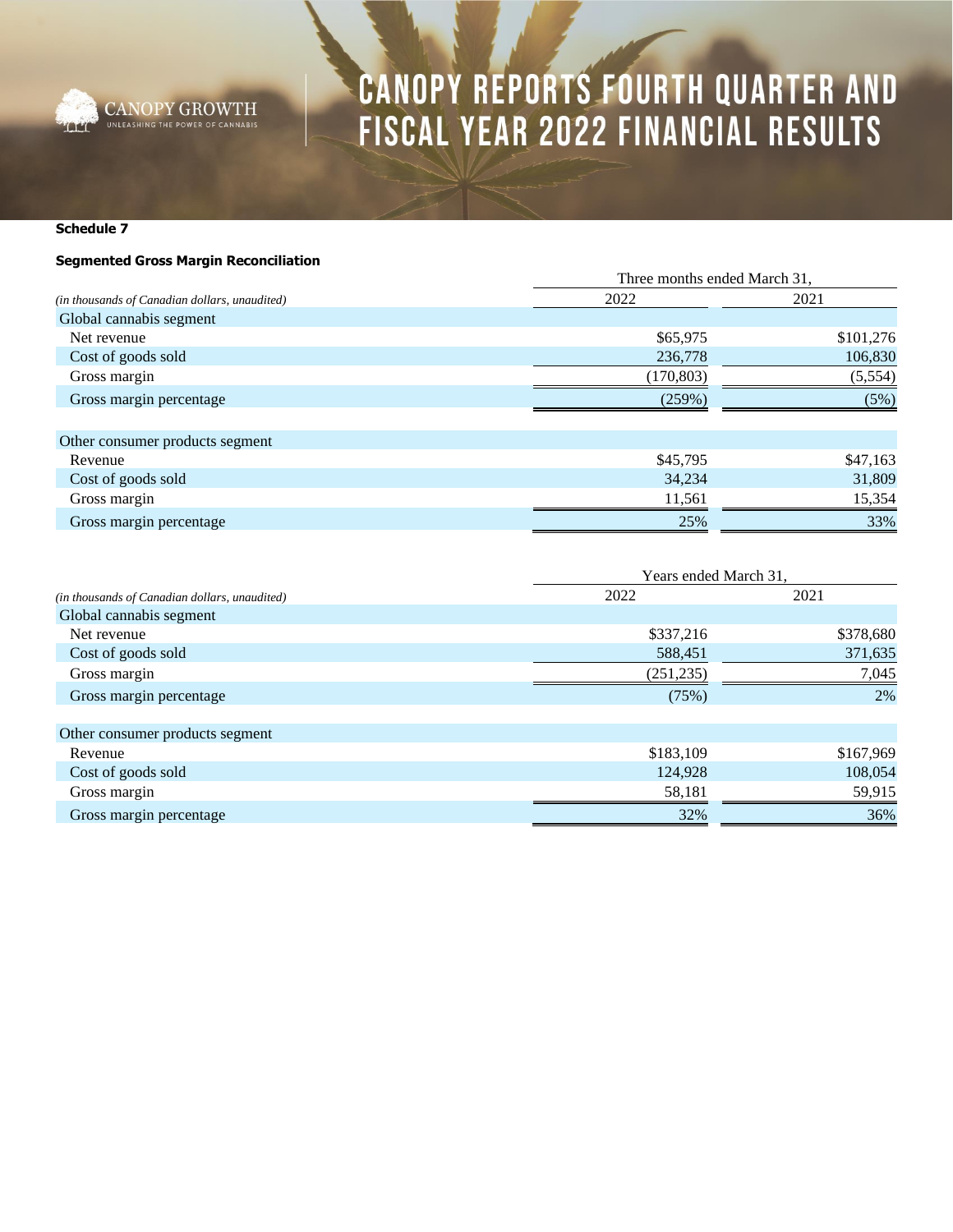

### **Schedule 8**

### **Segmented Adjusted Gross Margin<sup>1</sup> Reconciliation (Non-GAAP Measure)**

| (in thousands of Canadian dollars except where indicated; unaudited)                                                                                                                                                                                                                             | Three months ended March 31, |           |
|--------------------------------------------------------------------------------------------------------------------------------------------------------------------------------------------------------------------------------------------------------------------------------------------------|------------------------------|-----------|
|                                                                                                                                                                                                                                                                                                  | 2022                         | 2021      |
| <b>Global cannabis segment</b>                                                                                                                                                                                                                                                                   |                              |           |
| Net revenue                                                                                                                                                                                                                                                                                      | \$65,975                     | \$101,276 |
|                                                                                                                                                                                                                                                                                                  |                              |           |
| Gross margin, as reported                                                                                                                                                                                                                                                                        | (170, 803)                   | (5,554)   |
| Adjustments to gross margin:                                                                                                                                                                                                                                                                     |                              |           |
| Restructuring costs recorded in cost of good sold                                                                                                                                                                                                                                                | 119,115                      | 10,348    |
| Charges related to the flow-through of inventory                                                                                                                                                                                                                                                 |                              |           |
| step-up on business combinations                                                                                                                                                                                                                                                                 | 4,163                        |           |
| Adjusted gross margin <sup>1</sup>                                                                                                                                                                                                                                                               | \$(47,525)                   | \$4,794   |
|                                                                                                                                                                                                                                                                                                  |                              |           |
| Adjusted gross margin percentage <sup>1</sup>                                                                                                                                                                                                                                                    | (72%)                        | 5%        |
|                                                                                                                                                                                                                                                                                                  |                              |           |
| Other consumer products segment                                                                                                                                                                                                                                                                  |                              |           |
| Revenue                                                                                                                                                                                                                                                                                          | \$45,795                     | \$47,163  |
|                                                                                                                                                                                                                                                                                                  |                              |           |
| Gross margin, as reported                                                                                                                                                                                                                                                                        | 11,561                       | 15,354    |
|                                                                                                                                                                                                                                                                                                  |                              |           |
| Adjusted gross margin <sup>1</sup>                                                                                                                                                                                                                                                               | \$11,561                     | \$15,354  |
|                                                                                                                                                                                                                                                                                                  |                              |           |
| Adjusted gross margin percentage <sup>1</sup>                                                                                                                                                                                                                                                    | 25%                          | 33%       |
| $\mathbf{1}$ and $\mathbf{1}$ and $\mathbf{1}$ and $\mathbf{1}$ and $\mathbf{1}$ and $\mathbf{1}$ and $\mathbf{1}$ and $\mathbf{1}$ and $\mathbf{1}$ and $\mathbf{1}$ and $\mathbf{1}$ and $\mathbf{1}$ and $\mathbf{1}$ and $\mathbf{1}$ and $\mathbf{1}$ and $\mathbf{1}$ and $\mathbf{1}$ and |                              |           |

<sup>1</sup> Adjusted gross margin and adjusted gross margin percentage are non-GAAP measures. See "Non-GAAP Measures".